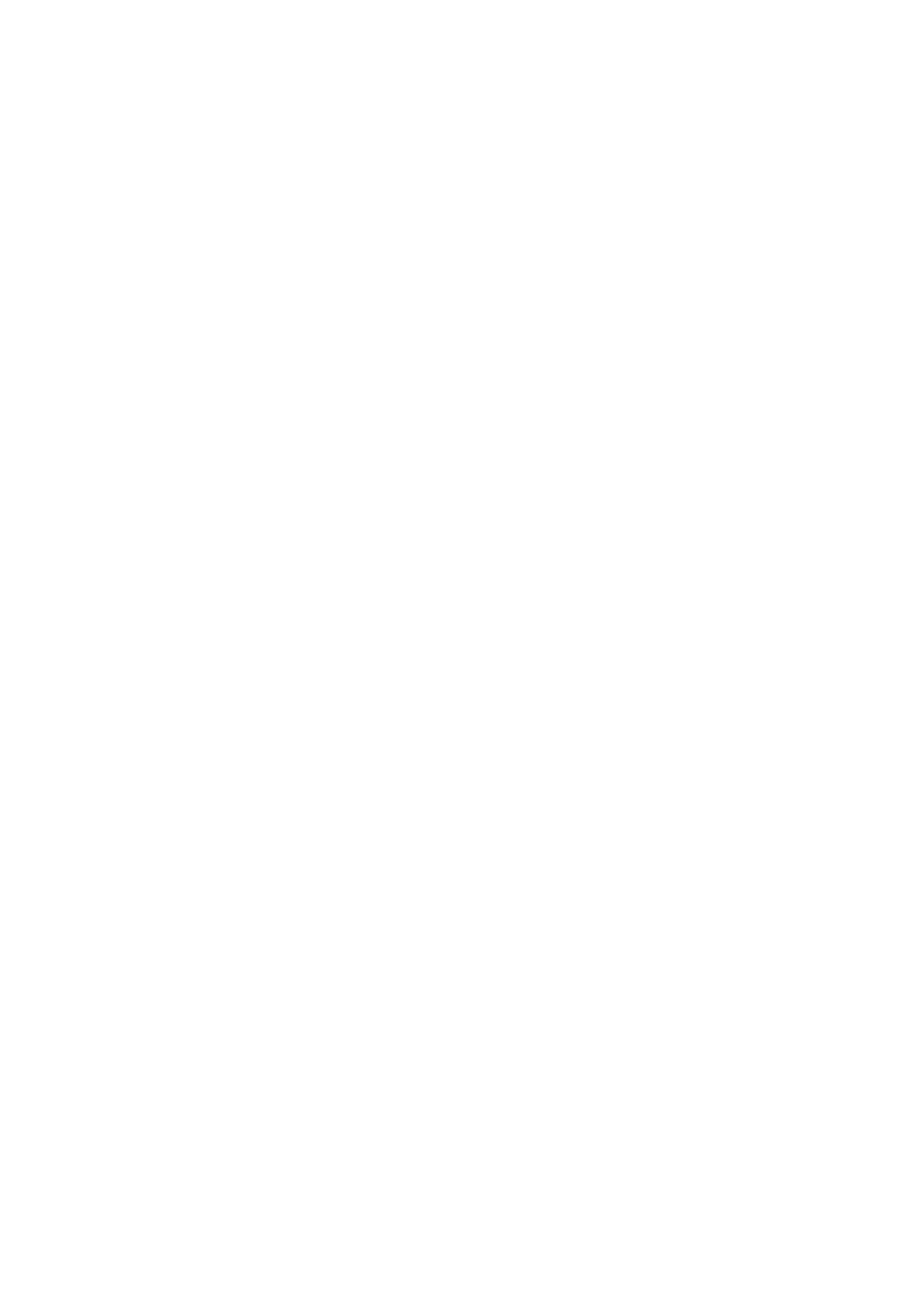## **Table of Contents**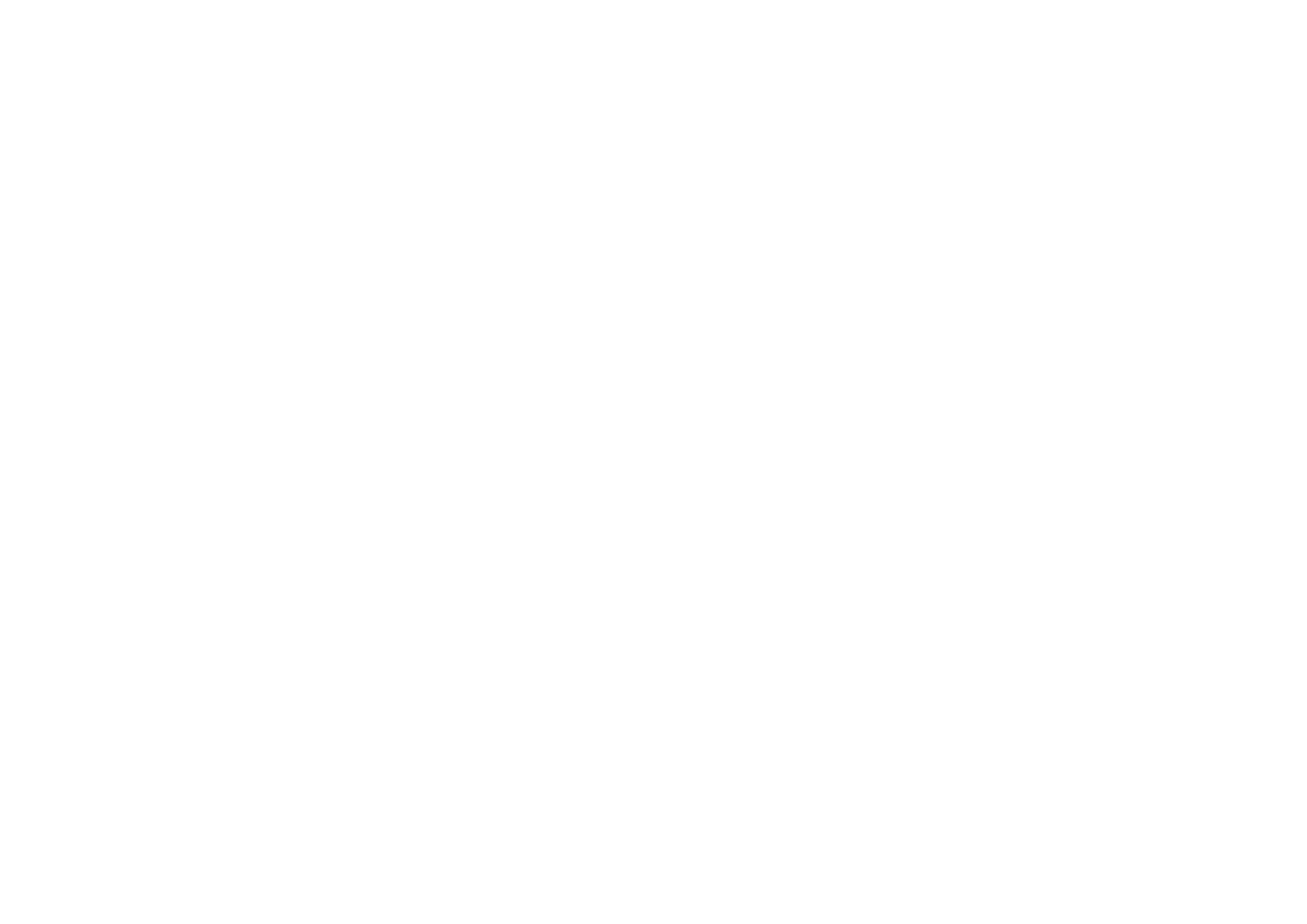## **Part A – Definitions of Development**

| <b>Umbrella Term</b> | <b>Development</b>                                                                                                                                                                                                                                                                                                                                 | Sub-categories                                                                                                                                                                                     | <b>Some Common Terminology</b>                                                                                         |
|----------------------|----------------------------------------------------------------------------------------------------------------------------------------------------------------------------------------------------------------------------------------------------------------------------------------------------------------------------------------------------|----------------------------------------------------------------------------------------------------------------------------------------------------------------------------------------------------|------------------------------------------------------------------------------------------------------------------------|
|                      | Agriculture means broadacre animal<br>farming, crop and pasture production, and<br>horticulture for commercial wholesale<br>production, but does not include animal<br>husbandry or any cultivation or animal<br>farming carried out primarily for the personal<br>enjoyment of, or consumption by, the<br>owner(s) or occupant(s) of land.        | Horticulture means the use of land for<br>intensive plant production such as fruit,<br>vegetable or flower production (including<br>berries and vines).                                            | Horse agistment<br>Livestock grazing                                                                                   |
|                      | Airport means the use of land for the<br>landing or departure of aircraft; the term<br>includes facilities provided at such premises<br>for the housing, servicing, maintenance and<br>repair of aircraft and for the assembly of<br>passengers and goods prior to the transport<br>of these passengers and goods either to or<br>from an airport. | Helicopter landing facility means the use<br>of land authorised by the Civil Aviation<br>Authority for use by helicopters whether or<br>not terminal facilities or hangar storage are<br>included. | Air cargo facilities<br>Air terminals<br>General aviation facilities<br>Landing fields<br>Military aviation facilities |
|                      | Ancillary use means the use of land for a<br>purpose that is ancillary to the primary use of<br>the land.                                                                                                                                                                                                                                          | Outbuilding means a shed, garage or<br>similar structure that is ancillary to the<br>permitted use of the land.                                                                                    |                                                                                                                        |
|                      | Animal care facility means the use of land<br>for the purpose of caring, boarding, breeding<br>or raising of predominantly domestic or<br>household animals.                                                                                                                                                                                       |                                                                                                                                                                                                    | Catteries<br>Kennels                                                                                                   |
|                      | Animal husbandry means any form of<br>animal production that either takes place<br>within the confines of a building of buildings<br>where livestock are reared in confined areas<br>excluding any husbandry carried out mainly<br>for the personal enjoyment of, or<br>consumption by, the owner(s) or occupiers(s)<br>of the land.               |                                                                                                                                                                                                    | Feedlots<br>Fish farming<br>Poultry establishments<br>Shedded wool production                                          |
|                      | <b>Apartment</b> see Multi-unit housing                                                                                                                                                                                                                                                                                                            | <b>Serviced apartment</b>                                                                                                                                                                          | <b>Flats</b><br>Home units                                                                                             |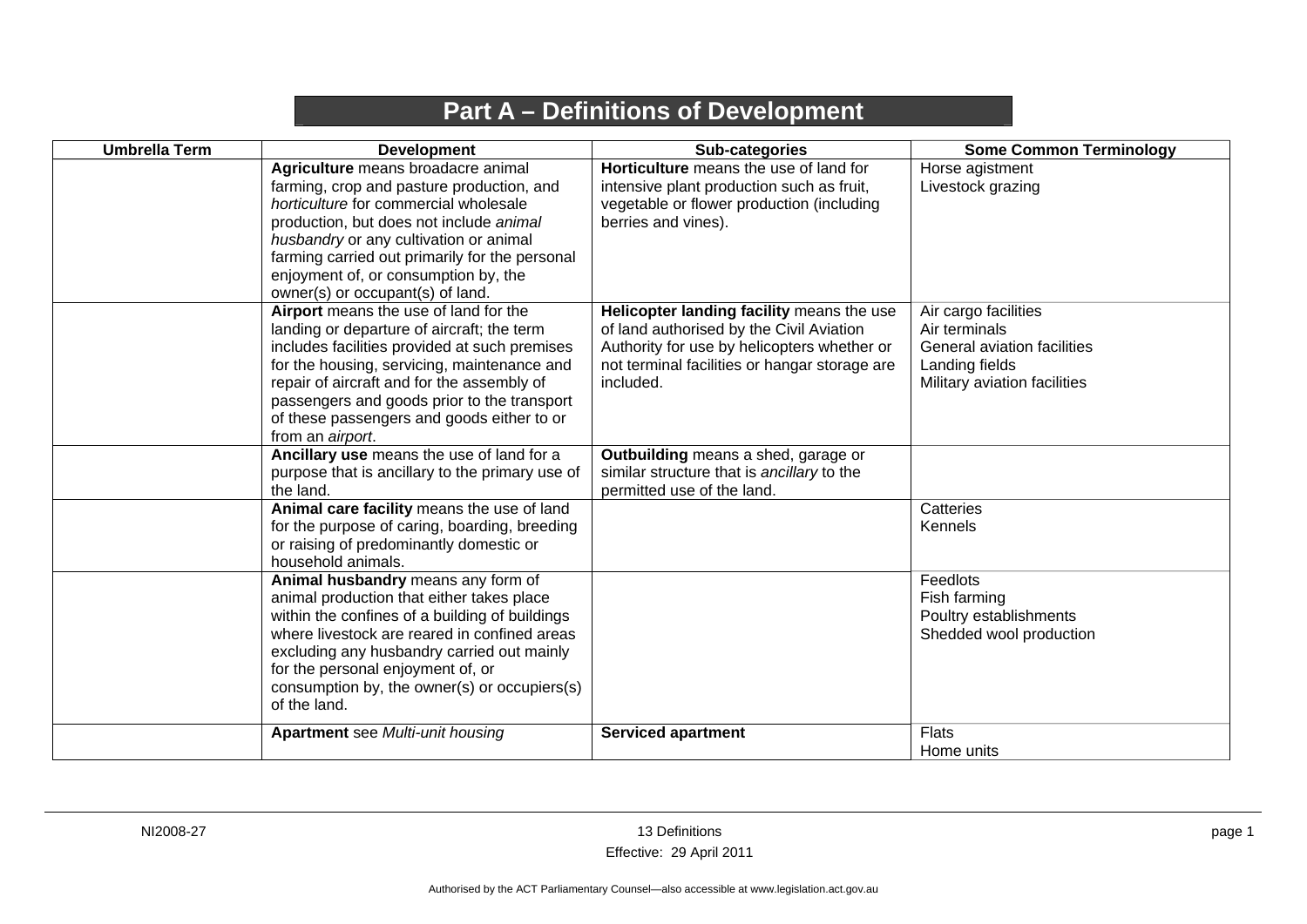| <b>Umbrella Term</b> | <b>Development</b>                            | Sub-categories | <b>Some Common Terminology</b>          |
|----------------------|-----------------------------------------------|----------------|-----------------------------------------|
|                      | Aquatic recreation facility means the use     |                | Boat landing facilities                 |
|                      | of land for a sporting, exercise, pastime or  |                | Boat sheds                              |
|                      | leisure activity, whether or not operated for |                | Marinas                                 |
|                      | gain, which is based on the recreational use  |                | Swimming facilities                     |
|                      | of an adjacent water feature, but does not    |                | Wharves                                 |
|                      | include a swimming pool or an aquarium.       |                |                                         |
|                      | Attached house see Multi-unit housing         |                | Aged persons' unit (attached)           |
|                      |                                               |                | Row house                               |
|                      |                                               |                | Semi-detached house                     |
|                      |                                               |                | Terrace house                           |
|                      |                                               |                | Townhouse                               |
|                      |                                               |                | Villa house                             |
|                      | Boarding house means the use of land to       |                | Lodging house                           |
|                      | principally provide long term accommodation   |                | Private hotel                           |
|                      | where meals, laundry or other services are    |                | Serviced room                           |
|                      | provided only to those residents of the       |                |                                         |
|                      | boarding house, and which is not licensed to  |                |                                         |
|                      | sell liquor.                                  |                |                                         |
|                      | Bulk landscape supplies means the use of      |                |                                         |
|                      | land for the bulk sale of sand, soil,         |                |                                         |
|                      | screenings and other such garden materials.   |                |                                         |
|                      | Bulky goods retailing see SHOP                |                | Auction rooms                           |
|                      |                                               |                | Camping equipment sales                 |
|                      |                                               |                | Carpet sales                            |
|                      |                                               |                | Do-it-yourself home improvement centres |
|                      |                                               |                | Furniture and furnishing sales          |
|                      |                                               |                | Hardware stores                         |
|                      |                                               |                | Showroom for bulky goods                |
|                      | <b>Business agency see NON-RETAIL</b>         |                | Computer service                        |
|                      | <b>COMMERCIAL USE</b>                         |                | Health insurance agency                 |
|                      |                                               |                | Real estate agency                      |
|                      |                                               |                | Travel agency                           |
|                      | Car park means the use of land specifically   |                |                                         |
|                      | allocated for the parking of motor vehicles.  |                |                                         |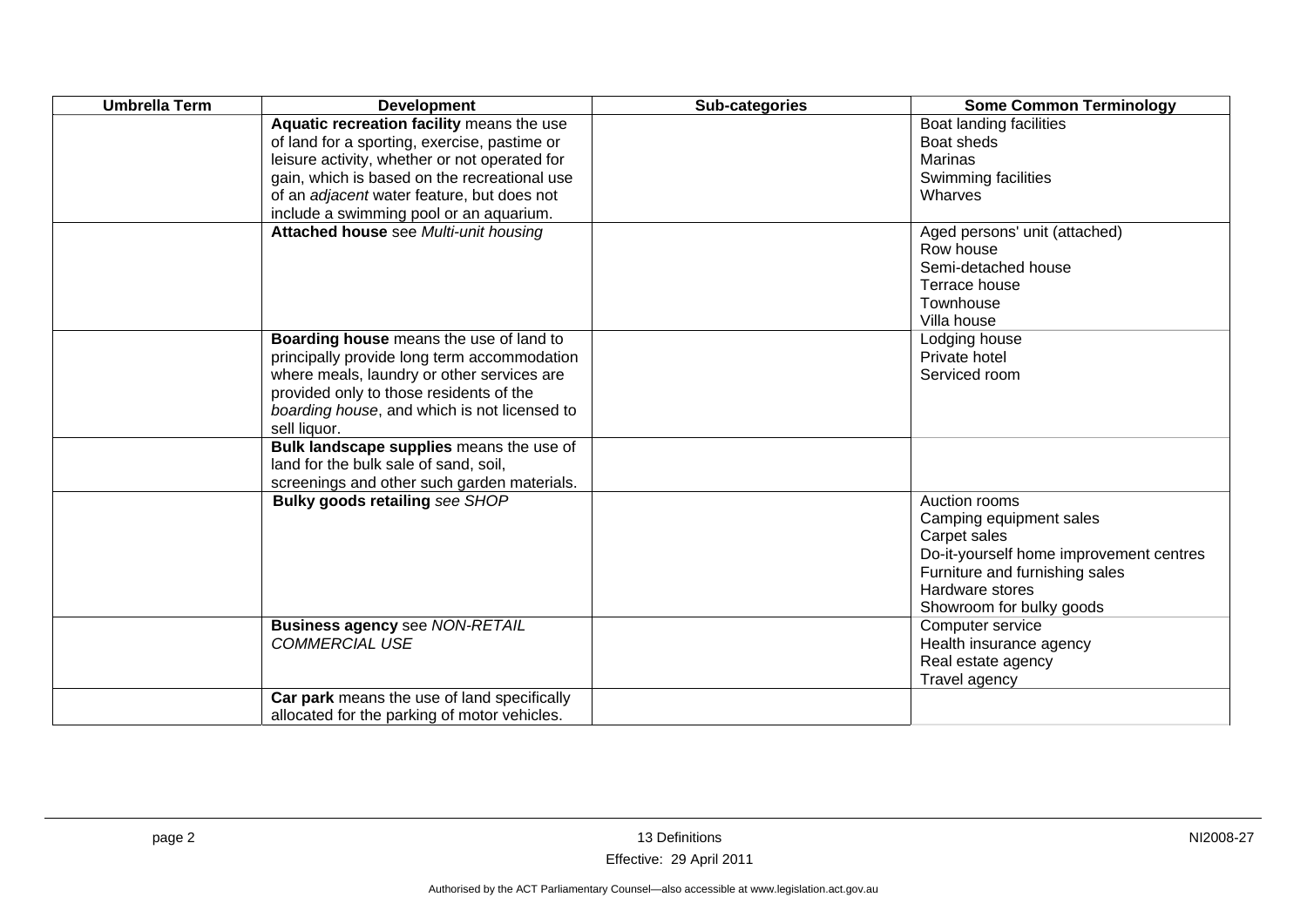| <b>Umbrella Term</b> | <b>Development</b>                                                                                                                                                                                                                                                                                                                                                                           | Sub-categories            | <b>Some Common Terminology</b>                                                  |
|----------------------|----------------------------------------------------------------------------------------------------------------------------------------------------------------------------------------------------------------------------------------------------------------------------------------------------------------------------------------------------------------------------------------------|---------------------------|---------------------------------------------------------------------------------|
|                      | Caravan park/camping ground means the<br>use of land for the placement of caravans or<br>tents for the purpose of temporary<br>accommodation and may include cabins for<br>overnight and holiday accommodation,<br>amenity buildings, recreational and<br>entertainment facilities, manager's office and<br>residence and shops which cater for the<br>occupants of the caravan park/camping |                           | Cabins                                                                          |
|                      | ground.<br>Caretaker's residence see RESIDENTIAL<br><b>USE</b>                                                                                                                                                                                                                                                                                                                               |                           |                                                                                 |
|                      | Cemetery means the use of land for the<br>interment or the cremation of the dead<br>including any funeral parlour or chapel<br>erected on such land and used in connection<br>with the cemetery.                                                                                                                                                                                             |                           | Burial ground<br>Cemetery (public land reserve)<br>Crematorium<br>Graveyard     |
|                      | <b>Chancellery</b> see Office                                                                                                                                                                                                                                                                                                                                                                |                           |                                                                                 |
|                      | Child care centre see COMMUNITY USE                                                                                                                                                                                                                                                                                                                                                          |                           | Adjunct care<br>Creche<br>Long day care<br>Occasional care centre<br>Playschool |
|                      | Civic administration means the use of land<br>for the purpose of carrying out the legislative<br>and judicial functions of government.                                                                                                                                                                                                                                                       |                           | <b>ACT Legislative Assembly</b><br>Civic centre<br>Court of Law<br>Tribunal     |
|                      | Club means the use of land as a meeting<br>place for persons associated, or for a body<br>incorporated, for a social, sporting, athletic,<br>literary, political or other like purpose, and<br>which is a licensed premise under the Liquor<br>Act 12010.                                                                                                                                    |                           | Ethnic clubs<br>Football club<br>Labor club<br>Leagues club<br>RSL club         |
|                      | <b>Commercial accommodation unit see</b><br>COMMERCIAL ACCOMMODATION USE                                                                                                                                                                                                                                                                                                                     | <b>Serviced apartment</b> |                                                                                 |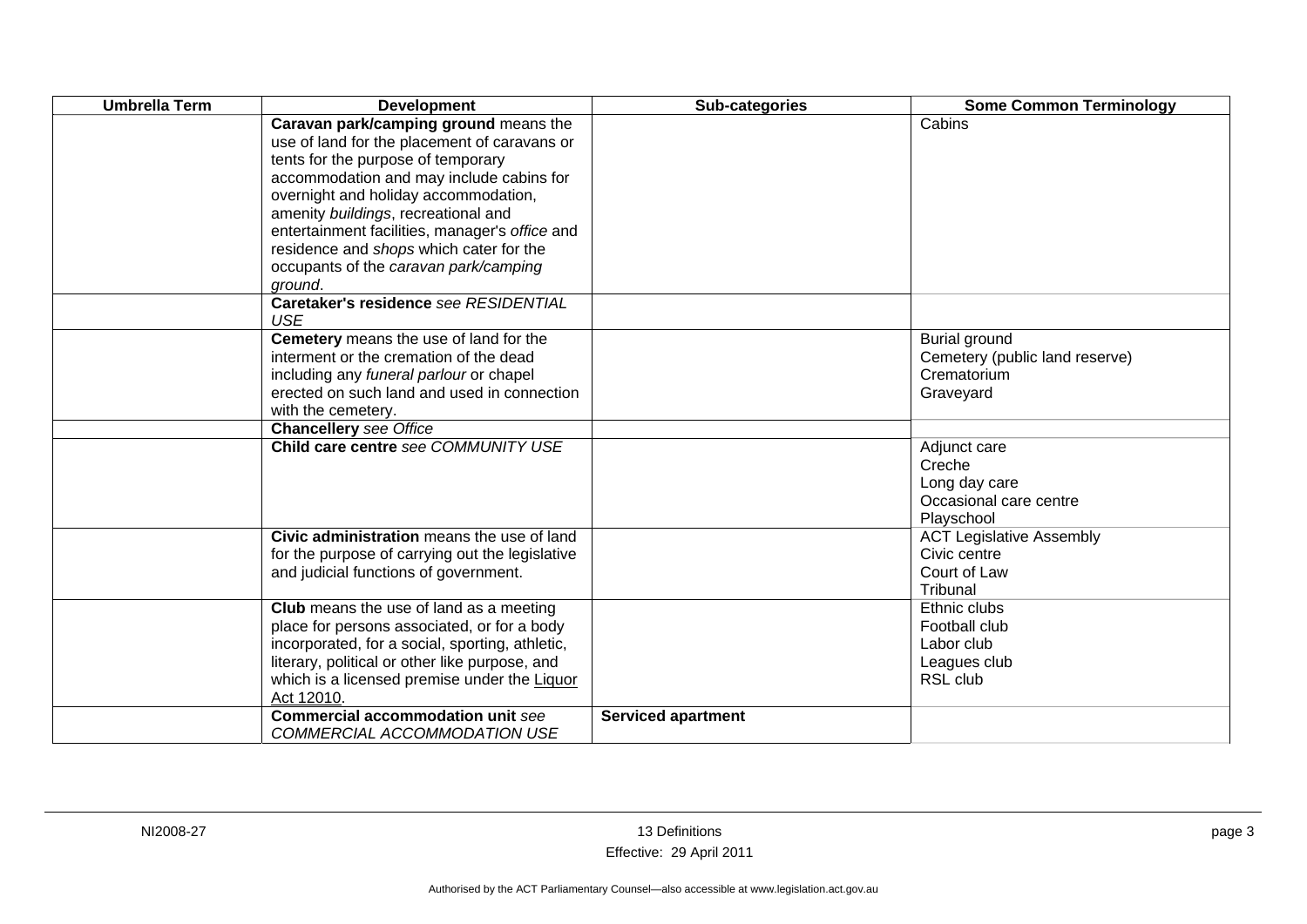| <b>Umbrella Term</b>       | <b>Development</b>                             | Sub-categories | <b>Some Common Terminology</b> |
|----------------------------|------------------------------------------------|----------------|--------------------------------|
| <b>COMMERCIAL</b>          | <b>Commercial accommodation unit means a</b>   |                |                                |
| <b>ACCOMMODATION USE</b>   | room or suite of rooms that is made available  |                |                                |
| does not include a caravan | on a commercial basis for short-term           |                |                                |
| park/camping ground or a   | accommodation. A commercial                    |                |                                |
| group or organised camp.   | accommodation unit may comprise a              |                |                                |
|                            | dwelling but not a room or suite of rooms      |                |                                |
|                            | within a dwelling. It does not include any     |                |                                |
|                            | associated facility such as a restaurant, bar  |                |                                |
|                            | or functions room, which may be used by the    |                |                                |
|                            | occupants of the premises but, which is also   |                |                                |
|                            | available for use by non occupant members      |                |                                |
|                            | of the public.                                 |                |                                |
|                            | Guest house means the use of land for one      |                |                                |
|                            | or more commercial accommodation units         |                |                                |
|                            | and where common or shared facilities are      |                |                                |
|                            | provided for the provision of services such as |                |                                |
|                            | meals and laundry to occupants of the          |                |                                |
|                            | premises but not to non occupant members       |                |                                |
|                            | of the public.                                 |                |                                |
|                            | Hotel means the use of land for one or more    |                |                                |
|                            | commercial accommodation units and where       |                |                                |
|                            | the premise is licensed under the Liquor Act   |                |                                |
|                            | 2010. It may also include associated           |                |                                |
|                            | facilities such as a restaurant, bar or        |                |                                |
|                            | functions room, which may be used by the       |                |                                |
|                            | occupants of the premises but, which are       |                |                                |
|                            | also available for use by non occupant         |                |                                |
|                            | members of the public.                         |                |                                |
|                            | Motel means the use of land for one or more    |                |                                |
|                            | commercial accommodation units and where       |                |                                |
|                            | the units are provided with convenient space   |                |                                |
|                            | for parking of motor vehicles. It may also     |                |                                |
|                            | include associated facilities such as a        |                |                                |
|                            | restaurant, bar or functions room, which may   |                |                                |
|                            | be used by the occupants of the premises       |                |                                |
|                            | but, which are also available for use by non   |                |                                |
|                            | occupant members of the public. A motel        |                |                                |
|                            | may be licensed under the Liquor Act 2010.     |                |                                |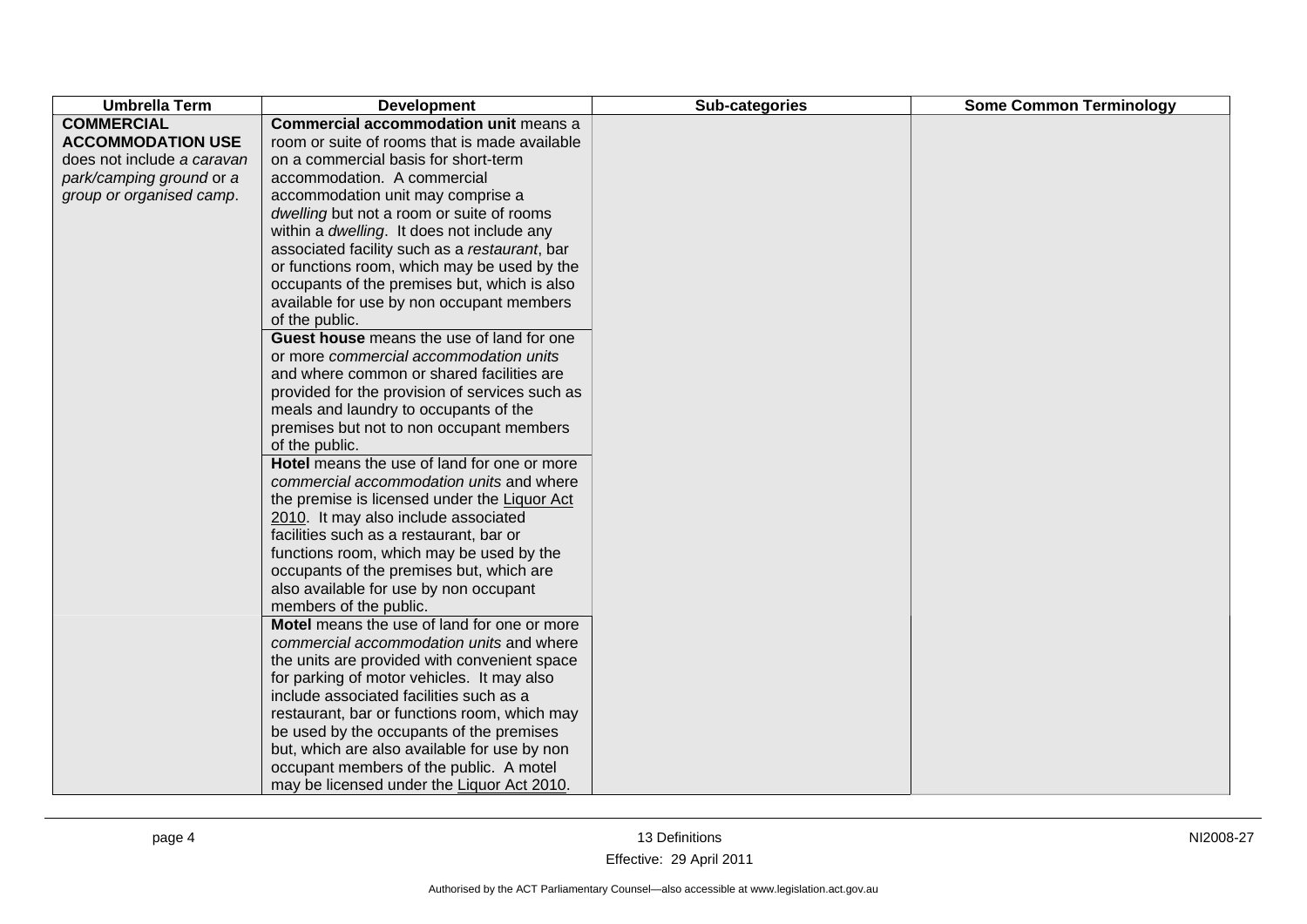| <b>Umbrella Term</b>                                                                                                                | <b>Development</b>                                                                                                                                                                                                                                                                                                                                                                                                                                                                                                                                                                                    | Sub-categories | <b>Some Common Terminology</b>                                                                                                                                                                                                                                                                           |
|-------------------------------------------------------------------------------------------------------------------------------------|-------------------------------------------------------------------------------------------------------------------------------------------------------------------------------------------------------------------------------------------------------------------------------------------------------------------------------------------------------------------------------------------------------------------------------------------------------------------------------------------------------------------------------------------------------------------------------------------------------|----------------|----------------------------------------------------------------------------------------------------------------------------------------------------------------------------------------------------------------------------------------------------------------------------------------------------------|
| <b>COMMERCIAL</b><br><b>ACCOMMODATION USE</b><br>does not include a caravan<br>park/camping ground or a<br>group or organised camp. | Serviced apartment means an apartment<br>that is used as a commercial accommodation<br>unit.<br>Tourist resort means the use of land for one<br>or more commercial accommodation units<br>together with a wide range of recreational<br>and/or cultural facilities in a resort style<br>setting. It may also include associated<br>facilities such as a restaurant, bar or<br>functions room, which may be used by the<br>occupants of the premises but, which are<br>also available for use by non occupant<br>members of the public. A tourist resort may<br>be licensed under the Liquor Act 2010. |                |                                                                                                                                                                                                                                                                                                          |
|                                                                                                                                     | Communications facility means the use of<br>land for the provision of facilities for postal,<br>telecommunications and other<br>communication purposes including facilities<br>used for receiving and transmitting radiated<br>signals using radio masts, towers, and<br>antennae systems but does not include<br>cabling or ducting used for the carrying of<br>electromagnetic signals.                                                                                                                                                                                                             |                | Mobile phone antenna<br>Satellite or microwave dish<br>Radar equipment<br>Aviation navigation communication<br>Space tracking facility<br>Telecommunication facility, depot<br>Television/radio broadcasting facility<br>Australia Post exchange<br>Australia Post facility, Depot<br>Telephone exchange |
|                                                                                                                                     | <b>Community activity centre see</b><br><b>COMMUNITY USE</b>                                                                                                                                                                                                                                                                                                                                                                                                                                                                                                                                          |                | Child minding<br>Community centre<br>Community hall<br>Meeting rooms<br>Neighbourhood centre<br>Public health, welfare or information<br>services<br>Scout and/or Guide hall<br>Space for community groups                                                                                               |
|                                                                                                                                     | Community theatre see COMMUNITY USE                                                                                                                                                                                                                                                                                                                                                                                                                                                                                                                                                                   |                |                                                                                                                                                                                                                                                                                                          |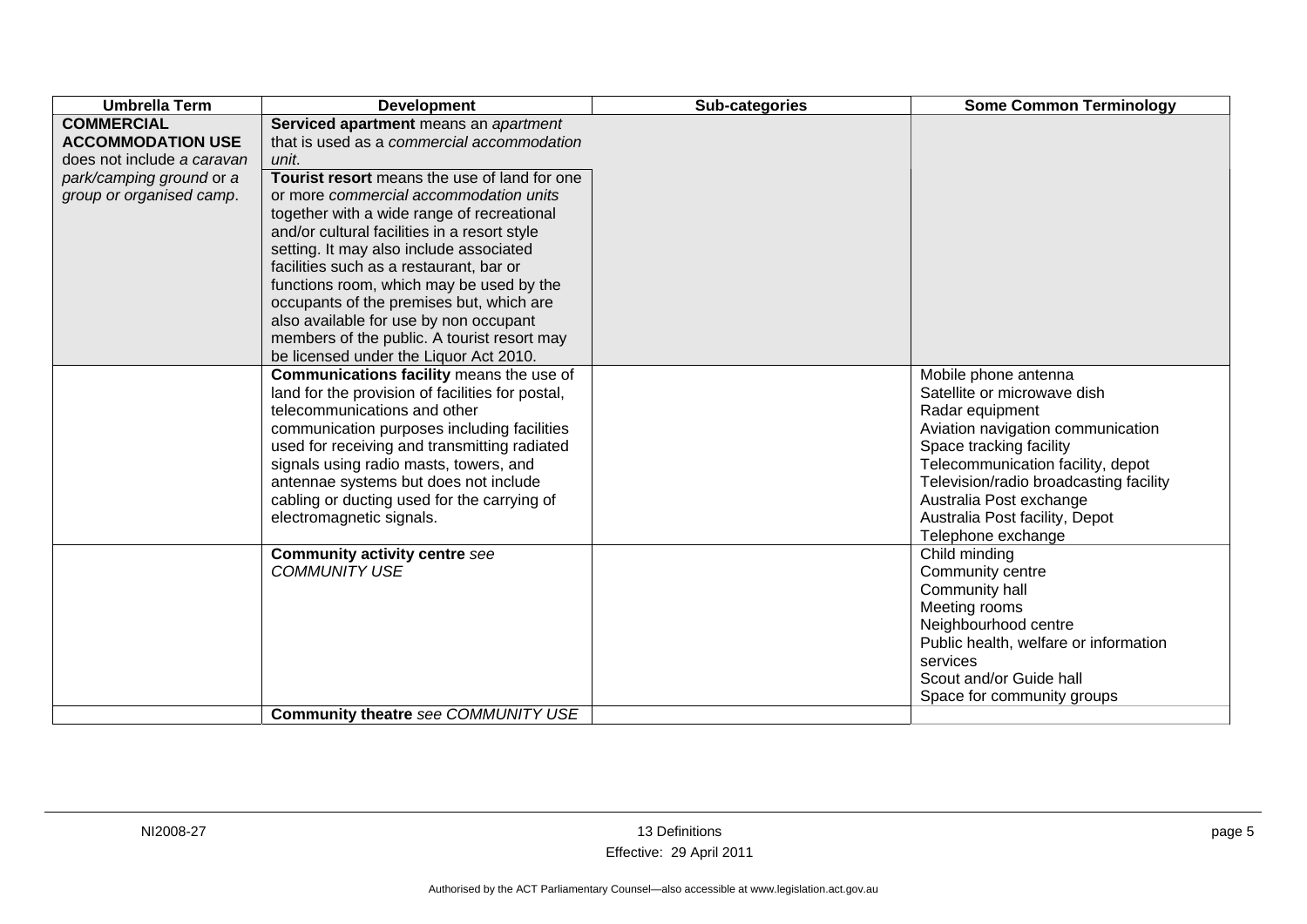| <b>Umbrella Term</b> | <b>Development</b>                                                                                                                                                                                                                                                                                                                                                                                                                                                                                                                                                                                                                                                                                                                                | Sub-categories | <b>Some Common Terminology</b> |
|----------------------|---------------------------------------------------------------------------------------------------------------------------------------------------------------------------------------------------------------------------------------------------------------------------------------------------------------------------------------------------------------------------------------------------------------------------------------------------------------------------------------------------------------------------------------------------------------------------------------------------------------------------------------------------------------------------------------------------------------------------------------------------|----------------|--------------------------------|
| <b>COMMUNITY USE</b> | Child care centre means the use of land for<br>the purpose of supervising or caring for<br>children of any age throughout a specified<br>period of time in any one day, which is<br>registered under the Children and Young<br>People Act 2008 and which does not include<br>residential care.<br>Community activity centre means the use<br>of land by a public authority or a body of<br>persons associated for the purpose of<br>providing for the social well being of the<br>community.<br>Community theatre means the use of land<br>for a theatre, cinema, concert hall,<br>auditorium or theatrette run by non-profit<br>organisations.<br>Cultural facility means the use of land for<br>the purpose of cultural activities to which the |                |                                |
|                      | public normally has access, but does not<br>include a shop for art, craft or sculpture<br>dealer.<br>Educational establishment means the use<br>of land for the purpose of tuition, training or<br>research directed towards the discovery or<br>application of knowledge, whether or not for<br>the purposes of gain, and may include<br>associated residential accommodation.<br>Health facility means the use of land for<br>providing health care services (including<br>diagnosis, preventative care or counselling)<br>or medical or surgical treatment to out-<br>patients only.                                                                                                                                                           |                |                                |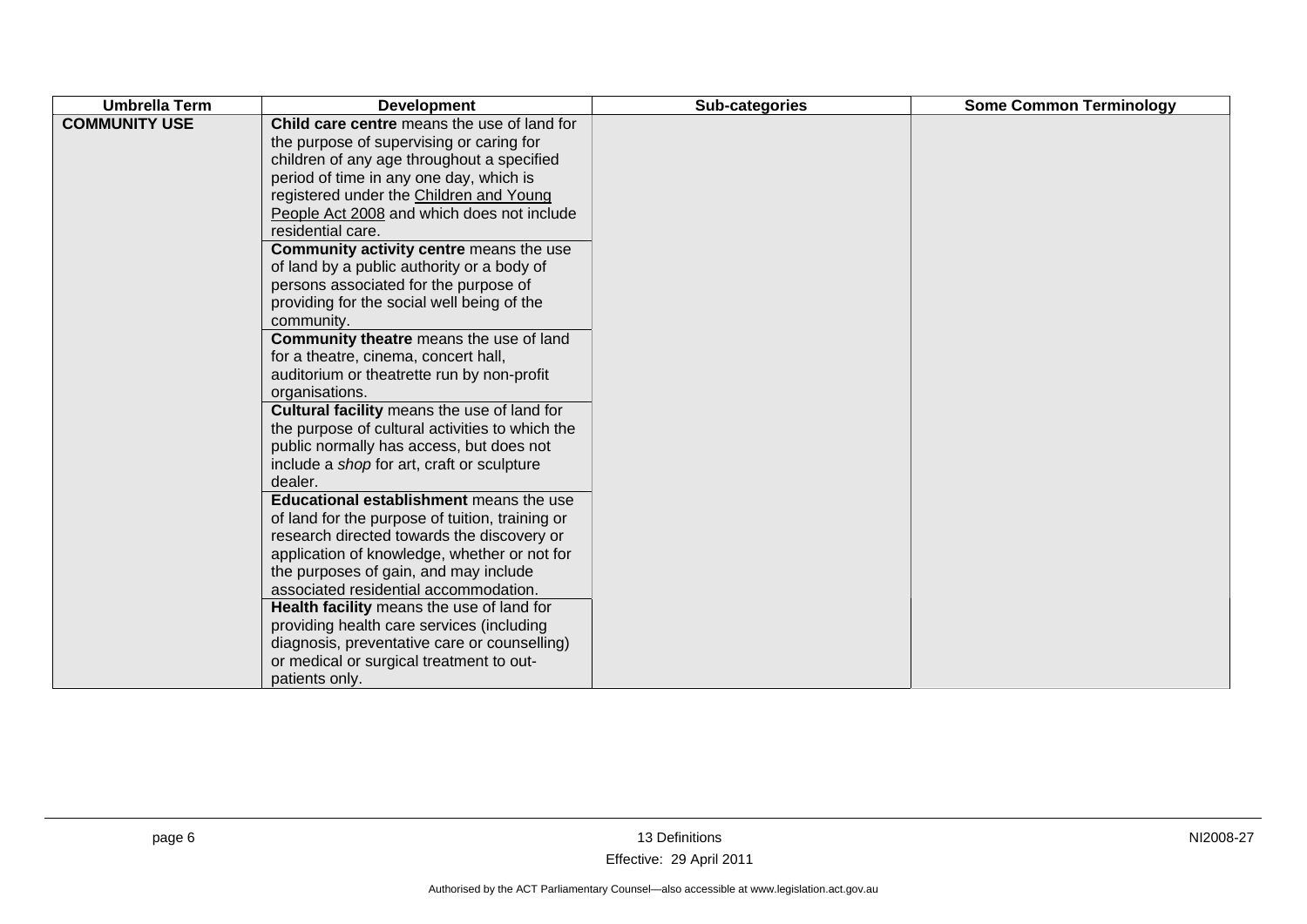| <b>Umbrella Term</b> | <b>Development</b>                                                                                                                                                                                                                                                                                                                                                                                                                                                                                                                                                                                           | Sub-categories | <b>Some Common Terminology</b>                                              |
|----------------------|--------------------------------------------------------------------------------------------------------------------------------------------------------------------------------------------------------------------------------------------------------------------------------------------------------------------------------------------------------------------------------------------------------------------------------------------------------------------------------------------------------------------------------------------------------------------------------------------------------------|----------------|-----------------------------------------------------------------------------|
| <b>COMMUNITY USE</b> | Hospital means the use of land for the<br>medical care (including diagnosis,<br>preventative care and counselling) of in-<br>patients, whether or not out-patients are also<br>provided with care or treatment, and may<br>include associated residential<br>accommodation.<br>Place of worship means the use of land for<br>the primary purposes of religious worship<br>and associated activities by a congregation,<br>religious group or members of the public<br>whether or not the premises are also used<br>for religious instruction, tuition, meetings,<br>training and other community activities. |                |                                                                             |
|                      | Religious associated use means the use of<br>land for the activities conducted by religious<br>organisations other than for worship or for<br>offices and may include residential<br>accommodation by ministers of religion.                                                                                                                                                                                                                                                                                                                                                                                 |                |                                                                             |
|                      | <b>Consolidation</b> has the same meaning as in<br>the Planning and Development Act 2007.                                                                                                                                                                                                                                                                                                                                                                                                                                                                                                                    |                |                                                                             |
|                      | Corrections facility means the use of land<br>for the confinement or safe custody of<br>persons so confined as the result of legal<br>process and includes attendance centres<br>established for persons sentenced to serve<br>periods of community service.                                                                                                                                                                                                                                                                                                                                                 |                | <b>Corrections centre</b><br>Prison<br>Remand centre<br>Youth remand centre |
|                      | Craft workshop means the use of land for<br>the manufacture, primarily by manual<br>methods, of craft articles such as<br>leatherwork, pottery, woodwork, hand woven<br>goods and the like.                                                                                                                                                                                                                                                                                                                                                                                                                  |                |                                                                             |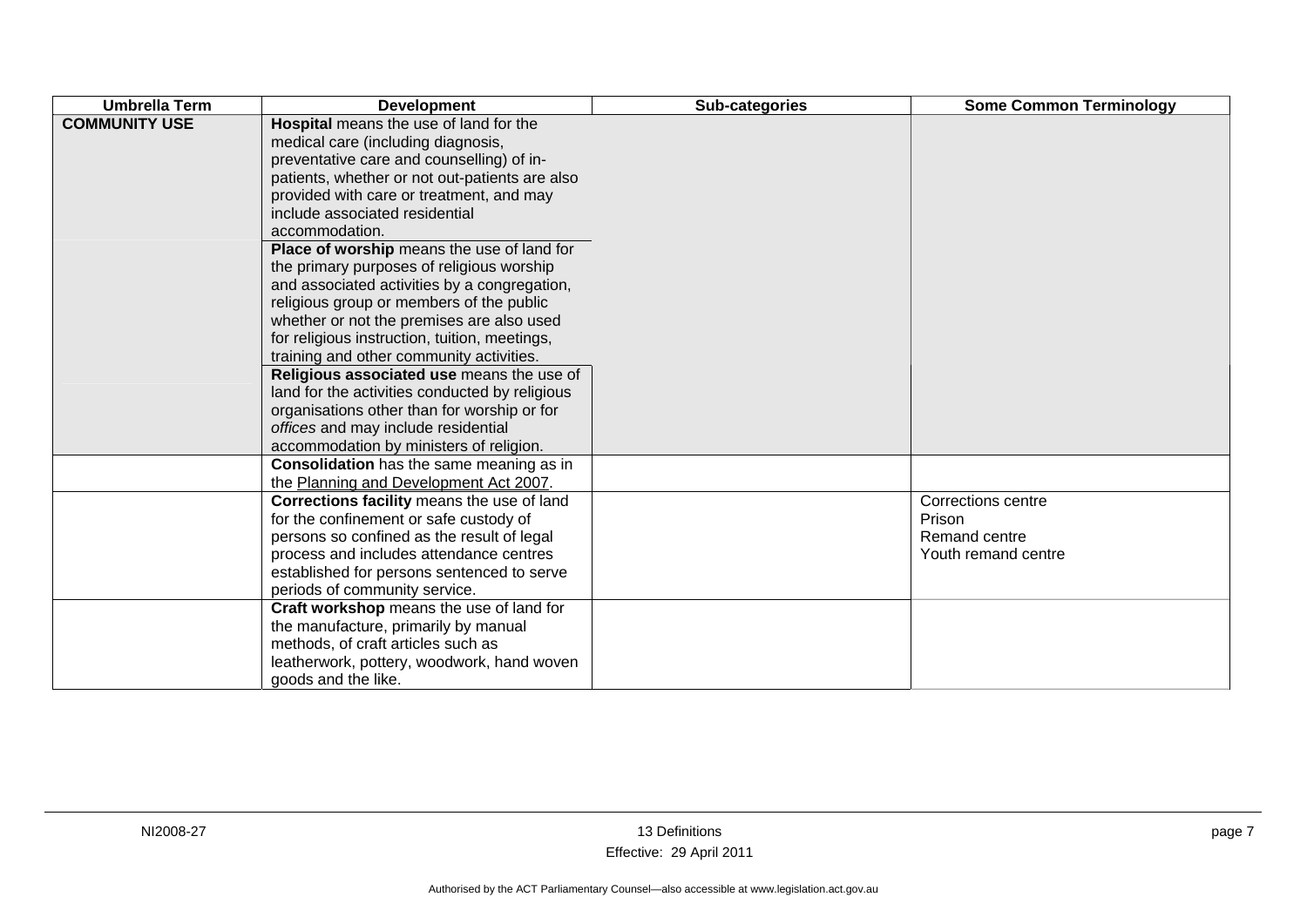| <b>Umbrella Term</b> | <b>Development</b>                                 | Sub-categories | <b>Some Common Terminology</b> |
|----------------------|----------------------------------------------------|----------------|--------------------------------|
|                      | <b>Cultural facility see COMMUNITY USE</b>         |                | Art gallery                    |
|                      |                                                    |                | Library                        |
|                      |                                                    |                | Museum                         |
|                      | Defence installation means the use of land         |                |                                |
|                      | operated by the Department of Defence or           |                |                                |
|                      | the armed forces of Australia and includes         |                |                                |
|                      | Department of Defence offices, offices             |                |                                |
|                      | associated with national security and              |                |                                |
|                      | defence communications facilities, but does        |                |                                |
|                      | not include facilities associated with military    |                |                                |
|                      | aviation.                                          |                |                                |
|                      | Department store see SHOP                          |                |                                |
|                      | Detached house see Single dwelling                 |                | Aged persons' unit (detached)  |
|                      | housing                                            |                | Cottage house                  |
|                      |                                                    |                | Courtyard house                |
|                      |                                                    |                | Standard house                 |
|                      | Diplomatic residence see RESIDENTIAL<br><b>USE</b> |                |                                |
|                      | Distribution reservoir see MAJOR UTILITY           |                |                                |
|                      | <b>INSTALLATION</b>                                |                |                                |
|                      | Drink establishment means the use of land          |                | Bar                            |
|                      | for the sale of alcoholic beverages and spirits    |                | Tavern                         |
|                      | to members of the public primarily for             |                |                                |
|                      | consumption on the premises, and which is a        |                |                                |
|                      | licensed premise under the Liquor Act 2010.        |                |                                |
|                      | <b>Drive-in cinema</b> means the use of land as    |                |                                |
|                      | an open air cinema that makes provision for        |                |                                |
|                      | the audience or spectators to view that            |                |                                |
|                      | entertainment while seated in motor vehicles.      |                |                                |
|                      | Dual occupancy housing see Multi-unit              |                |                                |
|                      | housing                                            |                |                                |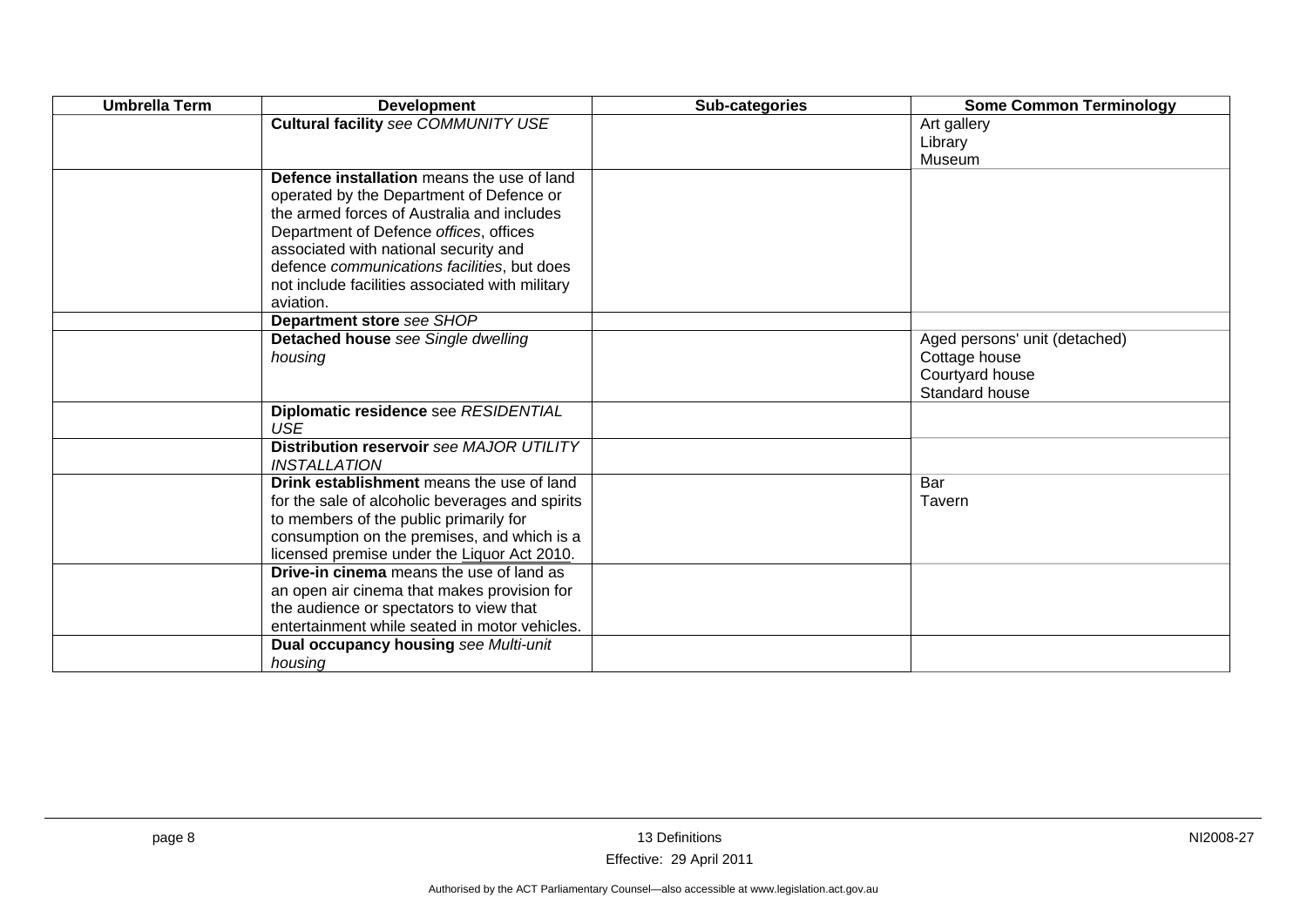| <b>Umbrella Term</b> | <b>Development</b>                                                                                                                                                                                                                                                                                                                                                     | Sub-categories | <b>Some Common Terminology</b>                                                                                                                                                                                                                                                                                                        |
|----------------------|------------------------------------------------------------------------------------------------------------------------------------------------------------------------------------------------------------------------------------------------------------------------------------------------------------------------------------------------------------------------|----------------|---------------------------------------------------------------------------------------------------------------------------------------------------------------------------------------------------------------------------------------------------------------------------------------------------------------------------------------|
|                      | <b>Educational establishment see</b><br><b>COMMUNITY USE</b>                                                                                                                                                                                                                                                                                                           |                | Adult education centre<br>College of Advanced Education<br><b>High School</b><br>Kindergarten<br>Other specialist college<br>Pre-school<br>Primary school<br>Road safety education centre<br>Secondary college<br>Sheltered workshop<br>Sports institute<br>Teachers' college<br>Technical and further education (TAFE)<br>University |
|                      | Emergency services facility means the use<br>of land for the purpose of providing<br>emergency services and protection for the<br>community.                                                                                                                                                                                                                           |                | Ambulance station<br>Civil defence<br>Fire station<br>Police station                                                                                                                                                                                                                                                                  |
|                      | Farm tourism means operating a craft<br>workshop, shop, guesthouse, outdoor<br>recreation facility, overnight camping area or<br>other activity for tourists that is secondary to<br>the use of the land for the primary purpose<br>authorised by the lease.                                                                                                           |                |                                                                                                                                                                                                                                                                                                                                       |
|                      | Financial establishment see NON-RETAIL<br><b>COMMERCIAL USE</b>                                                                                                                                                                                                                                                                                                        |                | <b>Bank</b><br>Co-operative society<br>Credit union<br>Finance companies                                                                                                                                                                                                                                                              |
|                      | Freight transport facility means the use of<br>land used for the principal purpose of bulk<br>handling and storage of goods or materials<br>whether or not facilities are included for the<br>parking, servicing and repair of vehicles used<br>to transport the goods or materials on site,<br>but does not include any retail sales or<br>wholesaling from the site. |                | Motor freight forwarding service<br>Motor freight packing, crating service<br>Motor freight terminals and depots                                                                                                                                                                                                                      |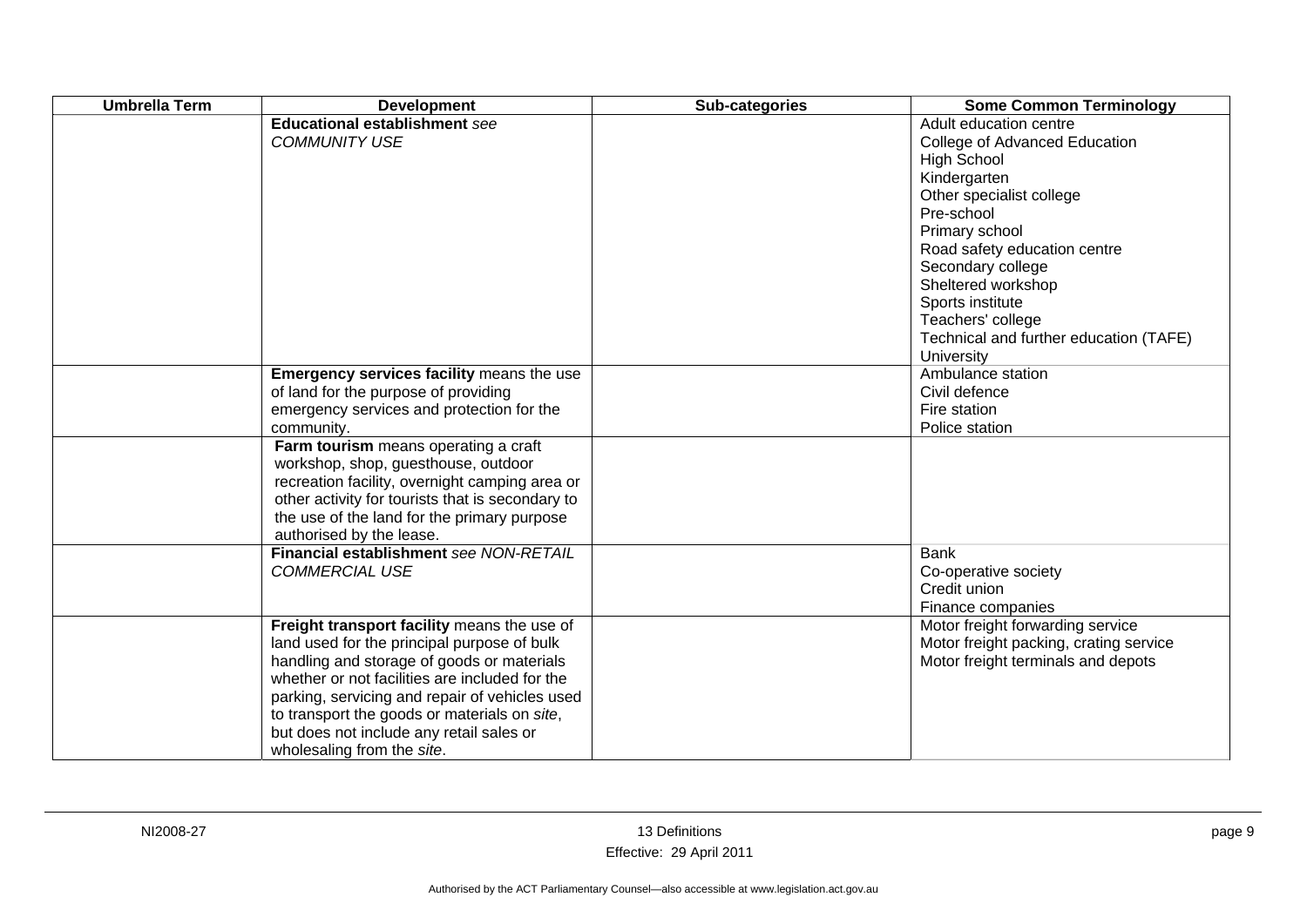| <b>Umbrella Term</b> | <b>Development</b>                                   | Sub-categories | <b>Some Common Terminology</b> |
|----------------------|------------------------------------------------------|----------------|--------------------------------|
|                      | Funeral parlour means the use of land by             |                |                                |
|                      | an undertaker in the carrying out of that            |                |                                |
|                      | profession. The term includes all ancillary          |                |                                |
|                      | uses such as a funeral chapel and office.            |                |                                |
|                      | General industry means an <i>industry</i> , not      |                |                                |
|                      | being a light, hazardous, offensive or mining        |                |                                |
|                      | <i>industry</i> , in which the processes carried on, |                |                                |
|                      | the transportation involved or the machinery         |                |                                |
|                      | or materials used have the potential to              |                |                                |
|                      | interfere with the amenity of the locality by        |                |                                |
|                      | reason of noise, vibration, smell, fumes,            |                |                                |
|                      | smoke, vapour, steam, soot, ash, dust,               |                |                                |
|                      | waste water, waste products, grit, oil or            |                |                                |
|                      | otherwise.                                           |                |                                |
|                      | Group or organised camp means the use                |                | Church camp                    |
|                      | of land for the purpose of providing short           |                | Outward Bound camp             |
|                      | term share accommodation and recreation              |                | Religious retreat              |
|                      | facilities by a body of persons associated           |                | School camp                    |
|                      | together for the physical, cultural, spiritual or    |                | Scout, Guide camp              |
|                      | intellectual welfare of the community.               |                | YMCA camp                      |
|                      |                                                      |                | Youth camp                     |
|                      | <b>Guest house see COMMERCIAL</b>                    |                | Chalet                         |
|                      | <b>ACCOMMODAITON USE</b>                             |                | Farmstead accommodation        |
|                      |                                                      |                | Tourist lodge                  |
|                      |                                                      |                | Youth hostel                   |
|                      | Habitable suite see Single dwelling housing          |                | <b>Granny Flat</b>             |
|                      | Hazardous industry means an industry, not            |                | Chemical factory               |
|                      | being a general, light, offensive or mining          |                | Gas works                      |
|                      | industry, which by reason of the process             |                | Liquid fuel depot              |
|                      | involved, or the method of manufacture of            |                | Petroleum refining             |
|                      | the materials used or produced represents a          |                |                                |
|                      | significant source of hazard to human health         |                |                                |
|                      | or life or property, for any reason.                 |                |                                |
|                      | Hazardous waste facility means the use of            |                |                                |
|                      | land for the collection, storage, treatment or       |                |                                |
|                      | disposal of hazardous waste.                         |                |                                |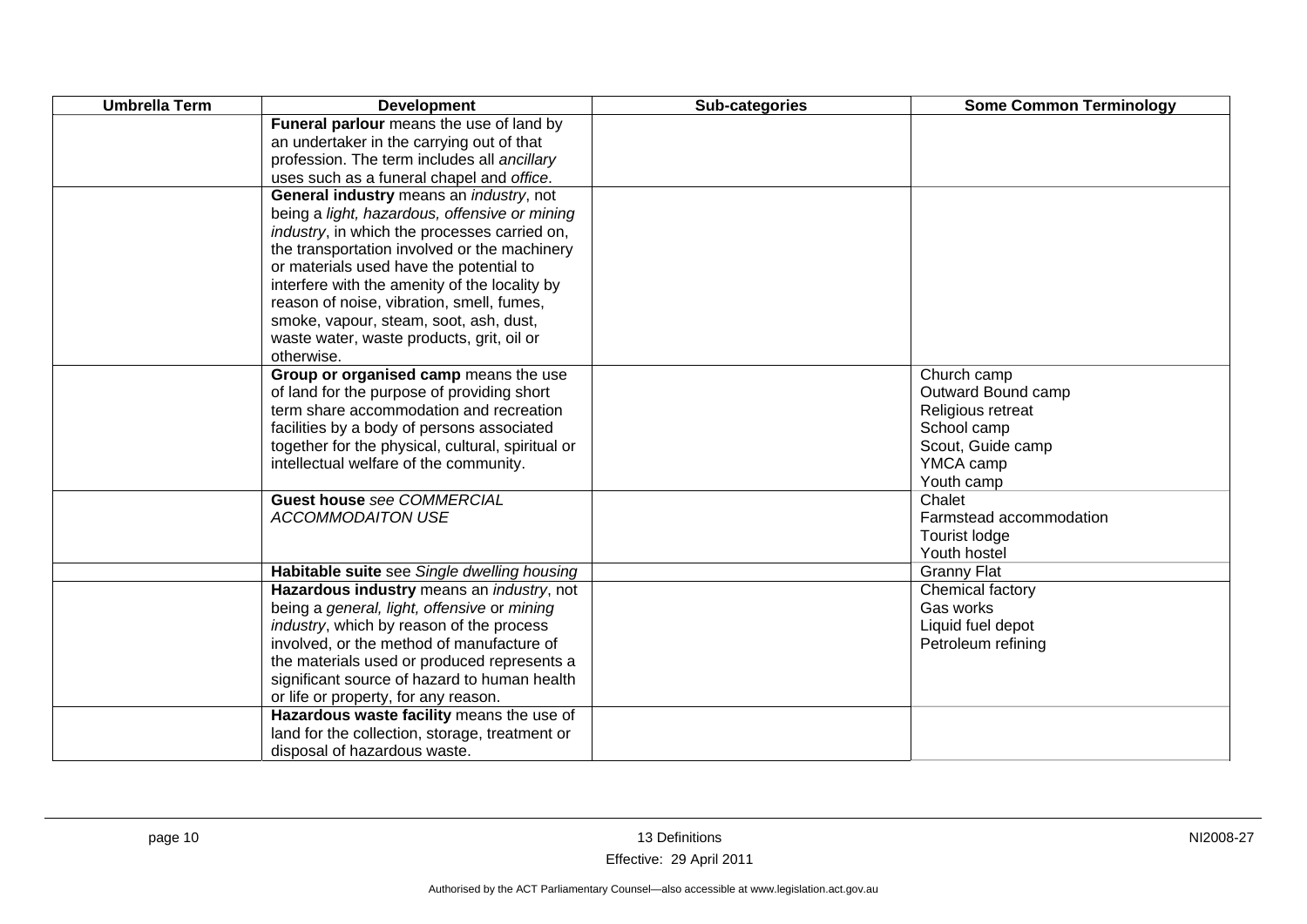| <b>Umbrella Term</b> | <b>Development</b>                              | Sub-categories | <b>Some Common Terminology</b>        |
|----------------------|-------------------------------------------------|----------------|---------------------------------------|
|                      | Health facility see COMMUNITY USE               |                | Baby health clinic                    |
|                      |                                                 |                | Consulting room                       |
|                      |                                                 |                | Dental clinic                         |
|                      |                                                 |                | Dental surgery                        |
|                      |                                                 |                | Doctor's surgery                      |
|                      |                                                 |                | Family planning clinic                |
|                      |                                                 |                | First aid station                     |
|                      |                                                 |                | Health centre                         |
|                      |                                                 |                | Medical centre/clinic                 |
|                      |                                                 |                | Optician                              |
|                      |                                                 |                | Veterinary surgeon                    |
|                      |                                                 |                | X-Ray centre                          |
|                      | Helicopter landing facility see Airport         |                |                                       |
|                      | Home business means the use of a                |                |                                       |
|                      | residential lease for carrying on a profession, |                |                                       |
|                      | trade, occupation or calling on the land.       |                |                                       |
|                      | Horticulture see Agriculture                    |                | <b>Hydroponics</b>                    |
|                      |                                                 |                | Market garden                         |
|                      |                                                 |                | Orchard                               |
|                      |                                                 |                | Plant nursery (excluding retail plant |
|                      |                                                 |                | nursery)                              |
|                      | Hospital see COMMUNITY USE                      |                |                                       |
|                      | <b>Hotel see COMMERCIAL</b>                     |                |                                       |
|                      | <b>ACCOMMODATION USE</b>                        |                |                                       |
|                      | Hydro-electric power generation means           |                |                                       |
|                      | the regulation and diversion of streamflow for  |                |                                       |
|                      | the purpose of generating electric power.       |                |                                       |
|                      | Incineration facility means the use of land     |                |                                       |
|                      | for the disposal of waste by burning.           |                |                                       |
|                      | Indoor entertainment facility means the         |                | Amusement arcade                      |
|                      | use of land for entertainment where such use    |                | Casino                                |
|                      | is primarily indoors.                           |                | Cinema                                |
|                      |                                                 |                | Commercial theatre                    |
|                      |                                                 |                | Concert hall                          |
|                      |                                                 |                | Dance hall                            |
|                      |                                                 |                | Discotheque                           |
|                      |                                                 |                | Music hall                            |
|                      |                                                 |                | Night club                            |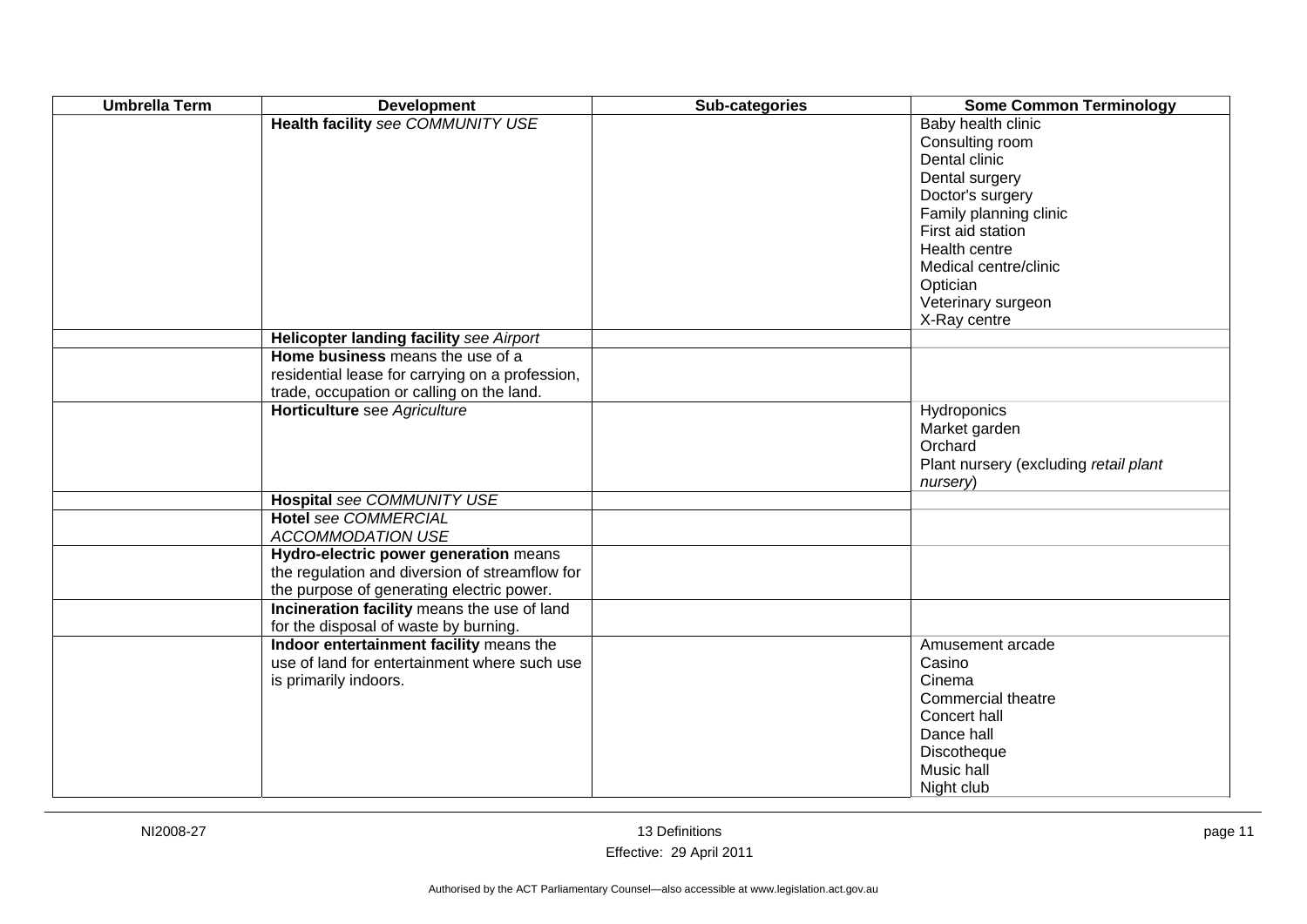| <b>Umbrella Term</b> | <b>Development</b>                                                                                                                                                                                                                                                                                                                                                                                                                                                                      | Sub-categories | <b>Some Common Terminology</b>                                                                                                                                                                                             |
|----------------------|-----------------------------------------------------------------------------------------------------------------------------------------------------------------------------------------------------------------------------------------------------------------------------------------------------------------------------------------------------------------------------------------------------------------------------------------------------------------------------------------|----------------|----------------------------------------------------------------------------------------------------------------------------------------------------------------------------------------------------------------------------|
|                      | Indoor recreation facility means the use of<br>land for sporting activities where such use is<br>primarily indoors.                                                                                                                                                                                                                                                                                                                                                                     |                | Fitness centre<br>Gymnasium<br>Indoor sports stadium<br>Indoor swimming pool<br>Squash court                                                                                                                               |
|                      | Industrial trades means the use of land for<br>the selling, hiring or servicing of goods or<br>materials for industrial, agricultural,<br>construction, transport or like purposes<br>where:<br>a) a large area for handling, storage or<br>display is required; and/or<br>b) the activity carried out has the potential<br>to have an environmental impact similar<br>to <i>industry</i> in terms of traffic and parking<br>generation, noise and air pollution, and<br>visual impact. |                | Agricultural supplier<br>Agricultural machinery sales and service<br><b>Builders' supplies</b><br>Display of building materials<br>Industrial machinery sales and service<br>Timber yard<br>Vehicle repair and maintenance |
|                      | Industry means the use of land for the<br>principal purpose of manufacturing,<br>assembling, altering, repairing, renovating,<br>ornamenting, finishing, cleaning, washing,<br>winning of minerals, dismantling, processing,<br>or adapting of any goods or any articles.                                                                                                                                                                                                               |                |                                                                                                                                                                                                                            |
|                      | Landfill site means the use of land for the<br>permanent depositing of waste within the<br>ground.                                                                                                                                                                                                                                                                                                                                                                                      |                |                                                                                                                                                                                                                            |
|                      | Land management facility means the use<br>of land for land management or the storage<br>of any plant, machinery or materials used in<br>the course of land management, whether or<br>not facilities are included for the parking,<br>servicing and repair of plant or machinery.                                                                                                                                                                                                        |                | <b>Bushfire fighting facility</b><br>Forest depot<br>Land management depot<br>Ranger station<br>Visitor information centre                                                                                                 |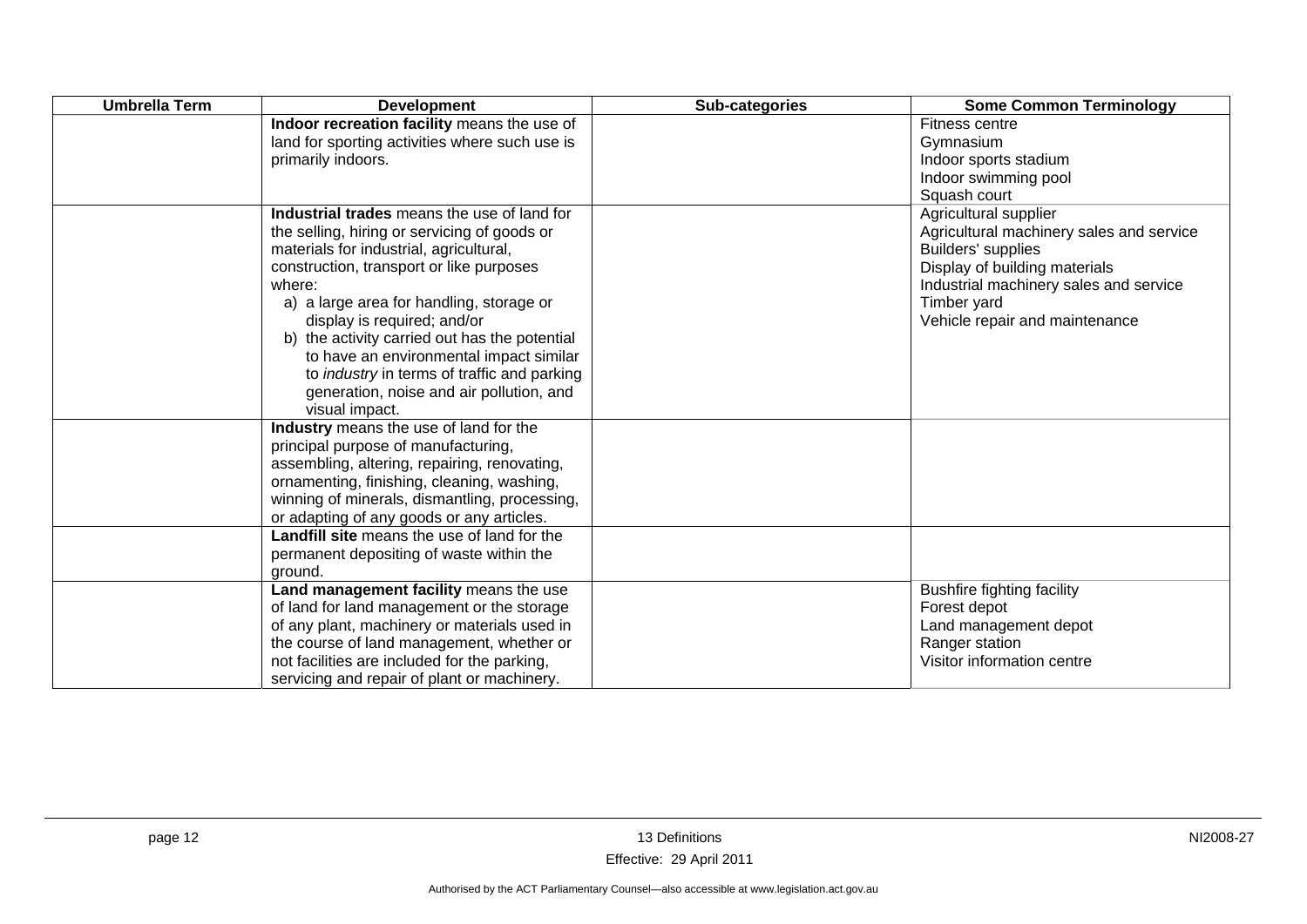| <b>Umbrella Term</b> | <b>Development</b>                                                    | Sub-categories | <b>Some Common Terminology</b> |
|----------------------|-----------------------------------------------------------------------|----------------|--------------------------------|
|                      | Light industry means an <i>industry</i> , not being                   |                |                                |
|                      | a general, offensive, hazardous or mining                             |                |                                |
|                      | industry, in which the processes carried on,                          |                |                                |
|                      | the transportation involved or the machinery                          |                |                                |
|                      | or materials used do not interfere with the                           |                |                                |
|                      | amenity of the locality by reason of noise,                           |                |                                |
|                      | vibration, smell, fumes, smoke, vapour,                               |                |                                |
|                      | steam, soot, ash, dust, waste water, waste                            |                |                                |
|                      | products, grit, oil or otherwise. The use                             |                |                                |
|                      | includes a craft workshop.                                            |                |                                |
|                      | Liquid fuel depot means the use of land for                           |                |                                |
|                      | the bulk storage or wholesale distribution of                         |                |                                |
|                      | petrol, oil, petroleum products or other                              |                |                                |
|                      | inflammable liquids or the retail distribution of                     |                |                                |
|                      | drums containing petrol, oil, petroleum                               |                |                                |
|                      | products or other inflammable liquids.                                |                |                                |
|                      | Major electrical sub-station see MAJOR<br><b>UTILITY INSTALLATION</b> |                |                                |
|                      | Major gross pollutant trap see MAJOR                                  |                |                                |
|                      | <b>UTILITY INSTALLATION</b>                                           |                |                                |
|                      | Major pump station see MAJOR UTILITY                                  |                |                                |
|                      | <b>INSTALLATION</b>                                                   |                |                                |
|                      | Major road see MAJOR UTILITY                                          |                | Arterial road                  |
|                      | <b>INSTALLATION</b>                                                   |                | Distributor road               |
|                      |                                                                       |                | Freeway                        |
|                      |                                                                       |                | Highway                        |
|                      |                                                                       |                | Parkway                        |
|                      | Major service conduits see MAJOR                                      |                |                                |
|                      | <b>UTILITY INSTALLATION</b>                                           |                |                                |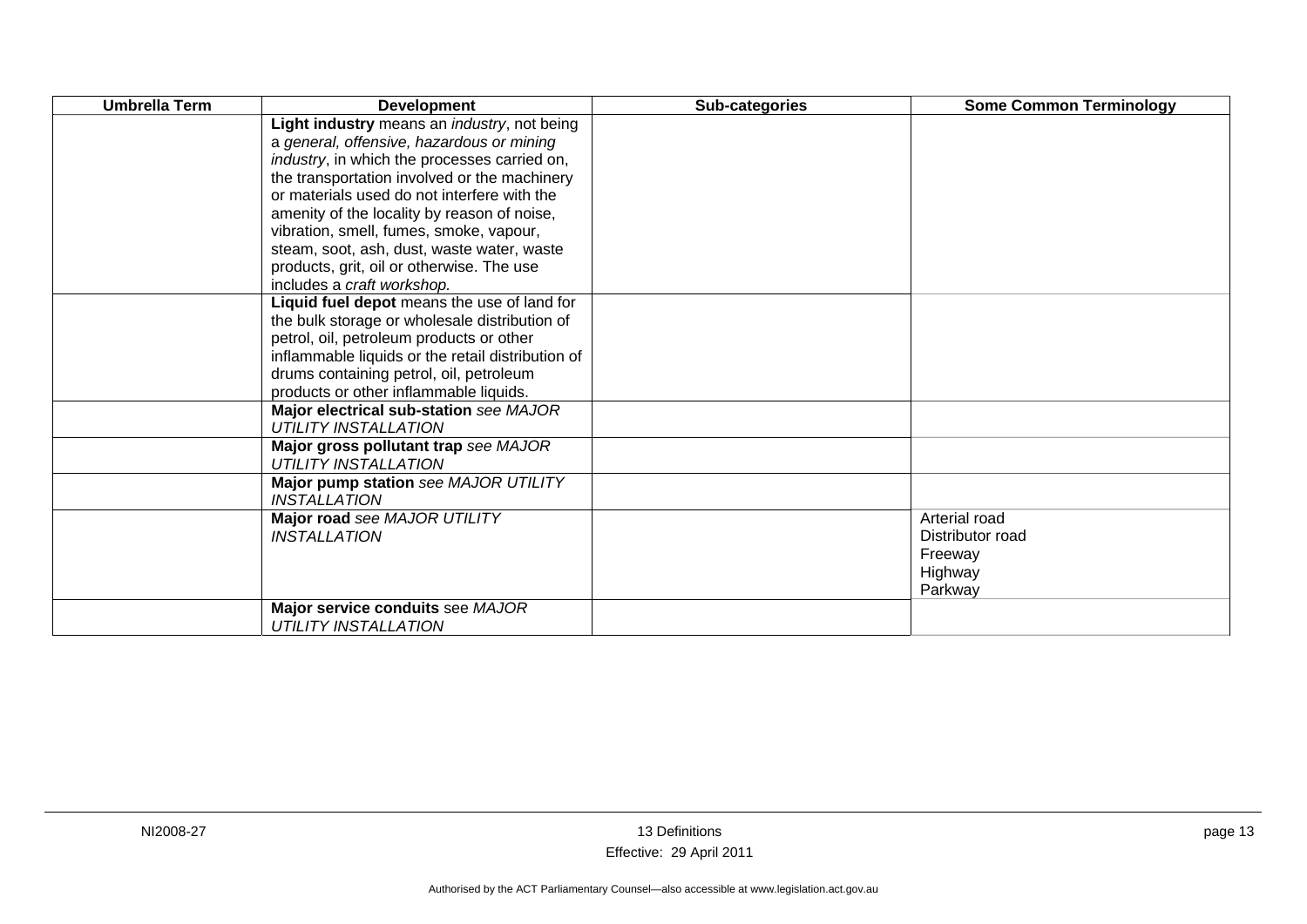| <b>Umbrella Term</b> | <b>Development</b>                            | Sub-categories | <b>Some Common Terminology</b> |
|----------------------|-----------------------------------------------|----------------|--------------------------------|
| <b>MAJOR UTILITY</b> | Distribution reservoir means a storage        |                |                                |
| <b>INSTALLATION</b>  | tank associated with the maintenance of       |                |                                |
|                      | pressure and supply in the reticulated water  |                |                                |
|                      | supply system.                                |                |                                |
|                      | Major electrical sub-station means            |                |                                |
|                      | switching and transformer equipment           |                |                                |
|                      | handling voltages greater than 66kV.          |                |                                |
|                      | Major gross pollutant trap means an open      |                |                                |
|                      | trap constructed on main drains to intercept  |                |                                |
|                      | sediment and trash transported in             |                |                                |
|                      | stormwater.                                   |                |                                |
|                      | Major pump station means a pump station       |                |                                |
|                      | having a capacity greater than 500 litres per |                |                                |
|                      | second in the case of water supply; 50 litres |                |                                |
|                      | per second in the case of sewage; or a        |                |                                |
|                      | natural gas compression station operating at  |                |                                |
|                      | greater than 1000 kPa pressure                |                |                                |
|                      | Major road means a road identified within     |                |                                |
|                      | the Transport Services Zone as shown on       |                |                                |
|                      | the Territory Plan Map.                       |                |                                |
|                      | Major service conduits means the major        |                |                                |
|                      | bulk water supply and reticulation mains      |                |                                |
|                      | having a diameter equal to or greater than    |                |                                |
|                      | 675mm, trunk sewers having a diameter         |                |                                |
|                      | equal to or greater than 750mm, stormwater    |                |                                |
|                      | main drains having a diameter equal to or     |                |                                |
|                      | greater than 900mm or comprising open         |                |                                |
|                      | drains or waterways, transmission lines       |                |                                |
|                      | having a voltage greater than 66kV, gas       |                |                                |
|                      | mains having a diameter greater than          |                |                                |
|                      | 100mm, and major telecommunication cable      |                |                                |
|                      | ducts having a width equal to or greater than |                |                                |
|                      | 1000mm, coaxial cables, and optical fibre     |                |                                |
|                      | cables.                                       |                |                                |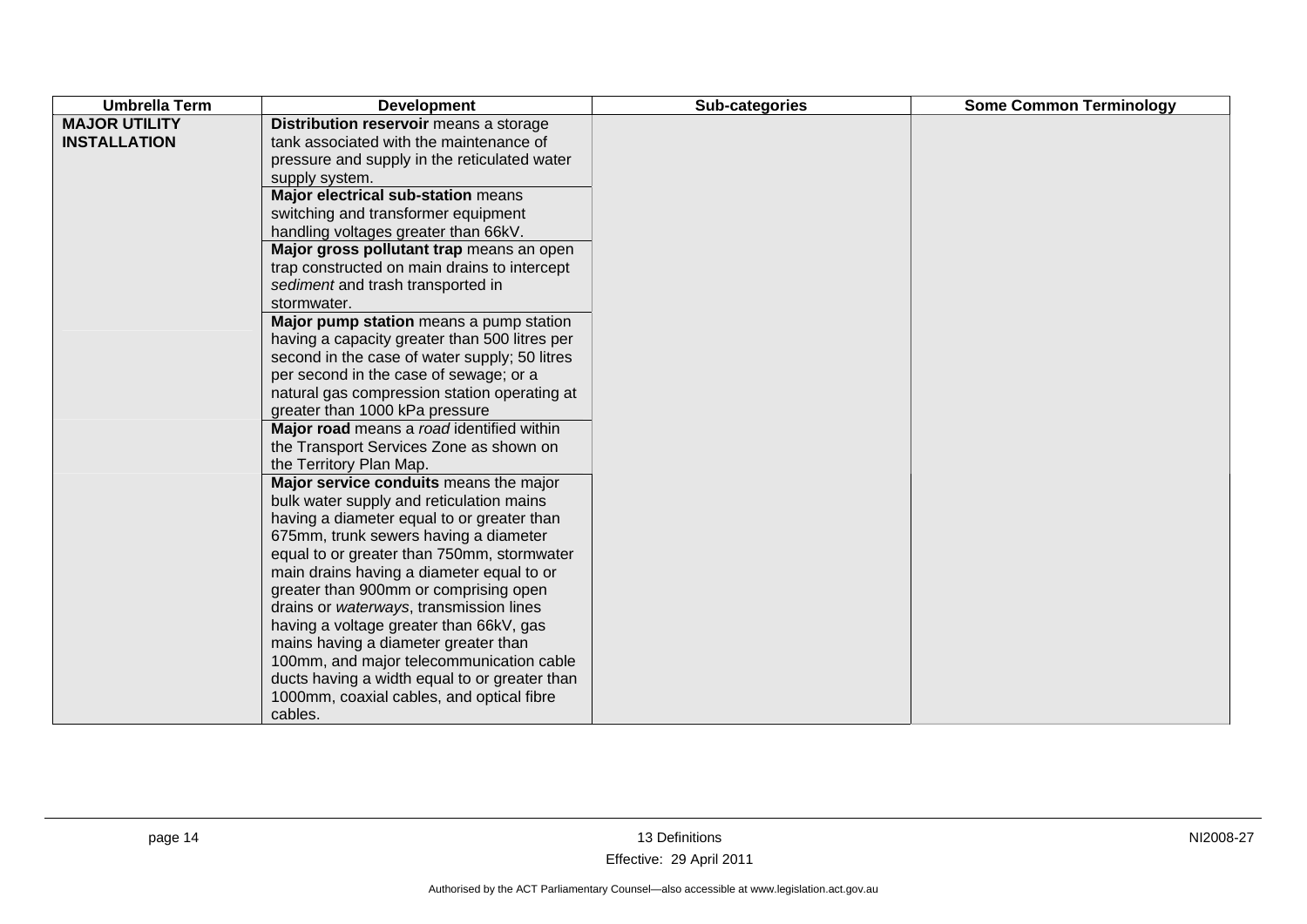| <b>Umbrella Term</b> | <b>Development</b>                             | Sub-categories | <b>Some Common Terminology</b> |
|----------------------|------------------------------------------------|----------------|--------------------------------|
| <b>MAJOR UTILITY</b> | Power generation station means                 |                |                                |
| <b>INSTALLATION</b>  | equipment and associated buildings             |                |                                |
|                      | constructed for the generation of electricity  |                |                                |
|                      | utilising gas, coal or other fuel sources.     |                |                                |
|                      | Treatment plant means a facility               |                |                                |
|                      | constructed for the purposes of physical,      |                |                                |
|                      | chemical or biological treatment of water      |                |                                |
|                      | supply, sewage or stormwater.                  |                |                                |
|                      | Tunnel means an underground conduit            |                |                                |
|                      | constructed by tunnelling methods for the      |                |                                |
|                      | purposes of transporting water supply,         |                |                                |
|                      | sewage or other services.                      |                |                                |
|                      | Urban lake, pond and/or retardation basin      |                |                                |
|                      | means a dam constructed for the                |                |                                |
|                      | impoundment of urban and rural runoff for      |                |                                |
|                      | the purposes of landscape, recreation,         |                |                                |
|                      | pollution control, or retardation of peak      |                |                                |
|                      | stormflows.                                    |                |                                |
|                      | Water storage dam means a dam                  |                |                                |
|                      | constructed for the purposes of impounding     |                |                                |
|                      | water for water supply purposes.               |                |                                |
|                      | Mining industry means an industry, not         |                | Quarry                         |
|                      | being a light, general, hazardous or offensive |                |                                |
|                      | industry, which extracts minerals, coal, oil,  |                |                                |
|                      | gas or construction materials by such          |                |                                |
|                      | processes as underground or open-cut           |                |                                |
|                      | mining, quarrying, dredging, the operation of  |                |                                |
|                      | wells or evaporation pans, or by recovery      |                |                                |
|                      | from ore dumps or tailings, and includes       |                |                                |
|                      | primary processing operations carried out at   |                |                                |
|                      | or near mine sites as an integral part of the  |                |                                |
|                      | mining operation.                              |                |                                |
|                      | Minor service reticulation means the water     |                |                                |
|                      | supply, sewerage, stormwater and gas pipe      |                |                                |
|                      | reticulation, electricity lines and            |                |                                |
|                      | telecommunication cables which are             |                |                                |
|                      | normally located in road easements or          |                |                                |
|                      | easements within leases.                       |                |                                |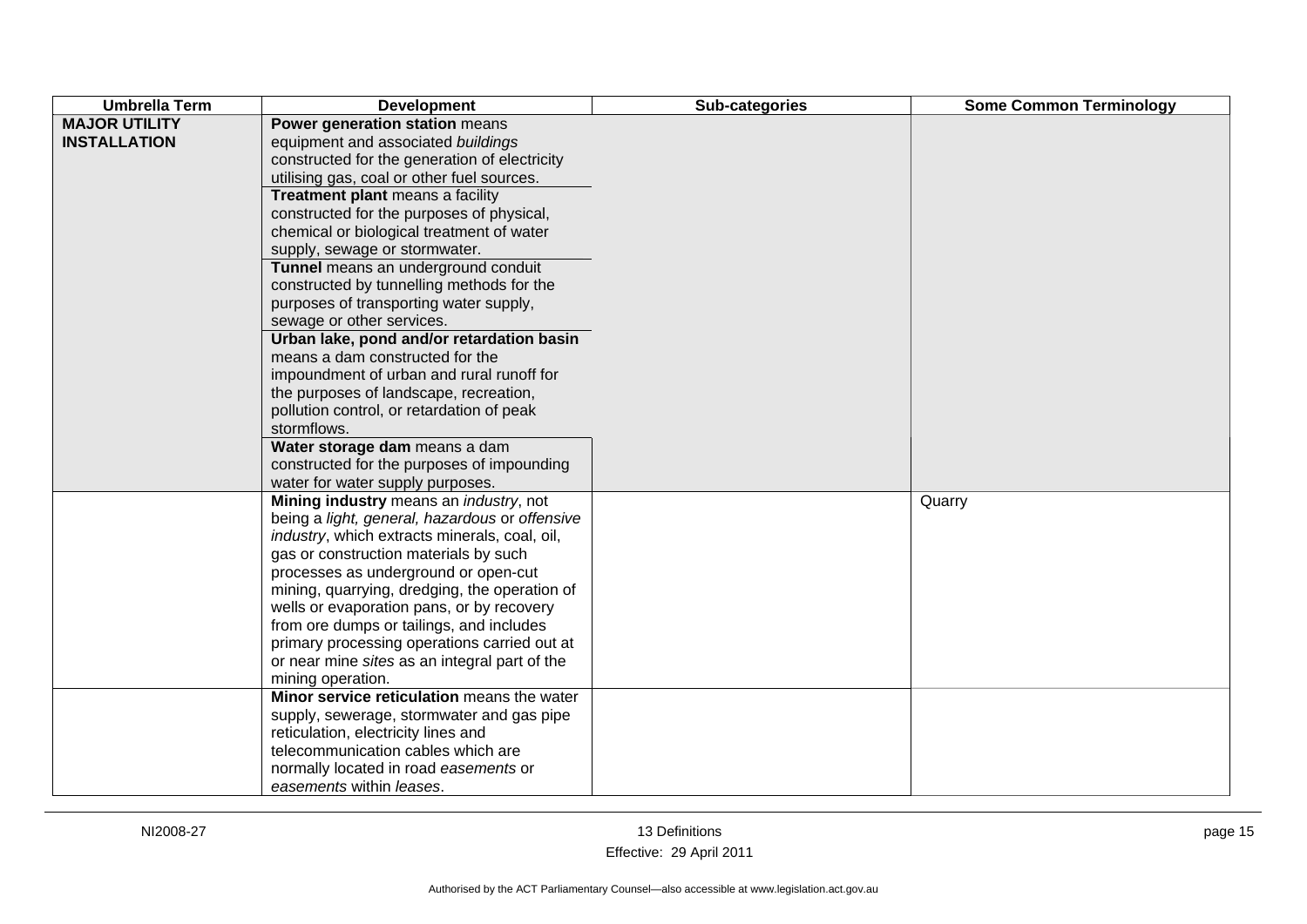| <b>Umbrella Term</b> | <b>Development</b>                               | Sub-categories | <b>Some Common Terminology</b> |
|----------------------|--------------------------------------------------|----------------|--------------------------------|
|                      | Minor Use means the use of land for a            |                |                                |
|                      | purpose that is incidental to the use and        |                |                                |
|                      | development of land in the zone and              |                |                                |
|                      | includes but is not limited to open space;       |                |                                |
|                      | public car parking; community path systems;      |                |                                |
|                      | utility services; public roads; street furniture |                |                                |
|                      | and the like.                                    |                |                                |
|                      | Mobile home means a dwelling capable of          |                |                                |
|                      | being transfered and re-erected from place       |                |                                |
|                      | to place (whether on wheels or not).             |                |                                |
|                      | Mobile home park means the use of land to        |                |                                |
|                      | accommodate mobile homes or caravans,            |                |                                |
|                      | whether temporary or permanent, and              |                |                                |
|                      | includes amenity buildings used for the          |                |                                |
|                      | personal comfort or convenience of or            |                |                                |
|                      | enjoyment of leisure by persons using a          |                |                                |
|                      | mobile home or caravan for residential           |                |                                |
|                      | accommodation in the mobile home park,           |                |                                |
|                      | and may include a caravan park/camping           |                |                                |
|                      | ground.                                          |                |                                |
|                      | Motel see COMMERCIAL                             |                |                                |
|                      | ACCOMMODATION USE                                |                |                                |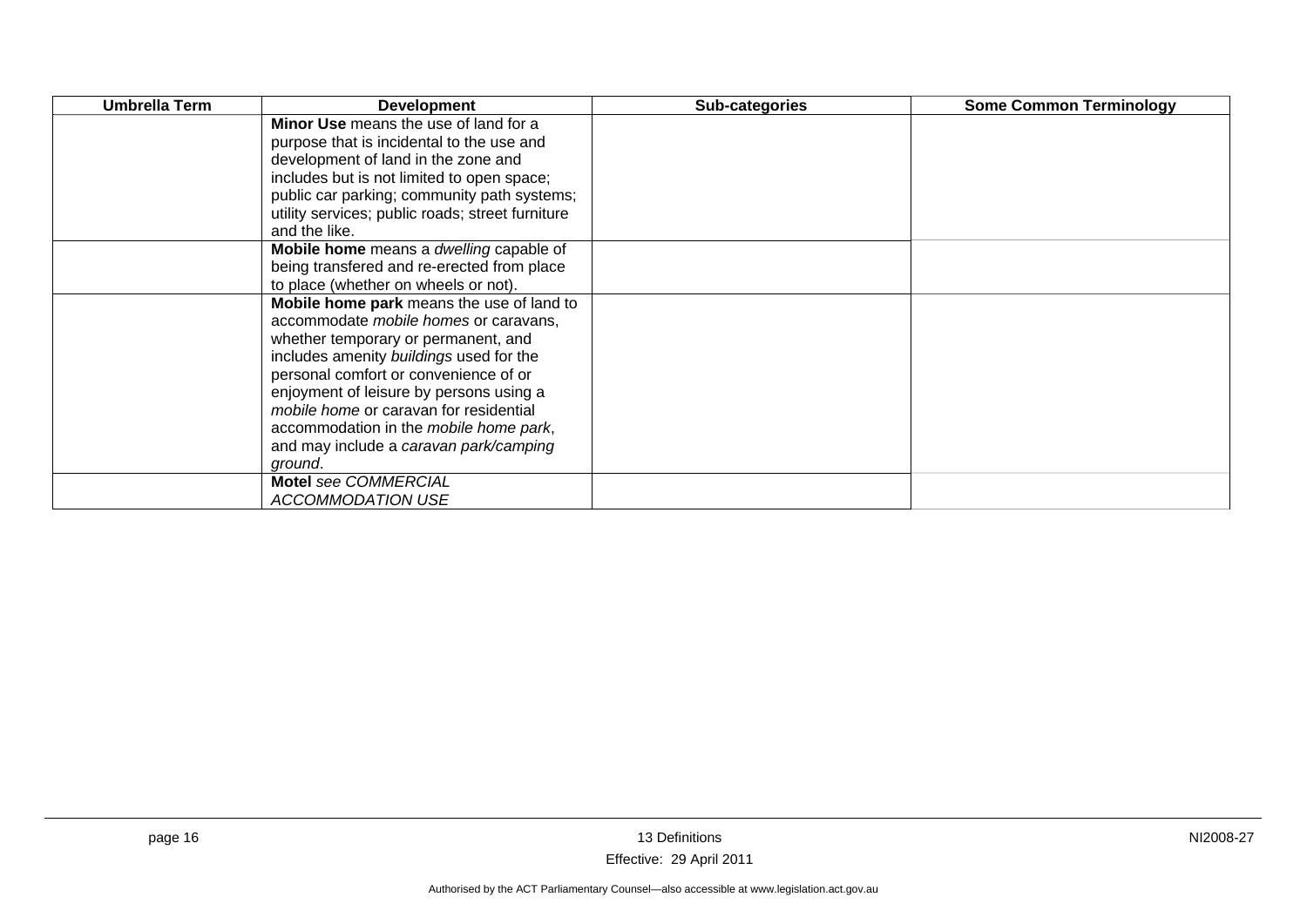| <b>Umbrella Term</b>                       | <b>Development</b>                                                                                                                                                                                                                                                                                                                                        | Sub-categories                                                                                                                                                                                                                                                                                                                                                                                                                                                                                                                                                                                                                                                                                                                                 | <b>Some Common Terminology</b>                                                        |
|--------------------------------------------|-----------------------------------------------------------------------------------------------------------------------------------------------------------------------------------------------------------------------------------------------------------------------------------------------------------------------------------------------------------|------------------------------------------------------------------------------------------------------------------------------------------------------------------------------------------------------------------------------------------------------------------------------------------------------------------------------------------------------------------------------------------------------------------------------------------------------------------------------------------------------------------------------------------------------------------------------------------------------------------------------------------------------------------------------------------------------------------------------------------------|---------------------------------------------------------------------------------------|
|                                            | Multi-unit housing see RESIDENTIAL USE                                                                                                                                                                                                                                                                                                                    | Apartment means a dwelling located within<br>a building containing two or more dwellings<br>and which is not an attached house.<br>Attached house means a dwelling within a<br>building containing two or more dwellings<br>where each dwelling has within its curtilage<br>open space at ground level and private<br>access for the exclusive use of the<br>occupants of the dwelling.<br>Dual occupancy housing means the use<br>of land that was originally used or leased<br>for the purposes of single dwelling housing<br>for two dwellings.<br>Triple occupancy housing means the use<br>of land that was originally used or leased<br>for the purposes of single dwelling housing<br>or dual occupancy housing for three<br>dwellings. | apartments<br>cluster housing<br>multi-dwelling development<br>multi-unit development |
|                                            | Municipal depot means the use of land for<br>the storage of any plant, machinery or<br>materials used in the course of a municipal<br>undertaking, whether or not facilities are<br>included for the parking, servicing and repair<br>of plant or machinery.                                                                                              |                                                                                                                                                                                                                                                                                                                                                                                                                                                                                                                                                                                                                                                                                                                                                | Bus depot<br>Parks maintenance depot<br>Street cleaning depot<br>Works depot          |
|                                            | Nature conservation area means an area<br>set apart for the purpose of the conservation<br>or preservation of natural and/or cultural<br>values.                                                                                                                                                                                                          |                                                                                                                                                                                                                                                                                                                                                                                                                                                                                                                                                                                                                                                                                                                                                |                                                                                       |
| <b>NON RETAIL</b><br><b>COMMERCIAL USE</b> | Business agency means the use of land for<br>the purpose of providing a commercial<br>service directly and regularly to the public.<br>Financial establishment means the use of<br>land for the primary purpose of providing<br>finance, investing money, and providing<br>services to lenders, borrowers and investors<br>on a direct and regular basis. |                                                                                                                                                                                                                                                                                                                                                                                                                                                                                                                                                                                                                                                                                                                                                |                                                                                       |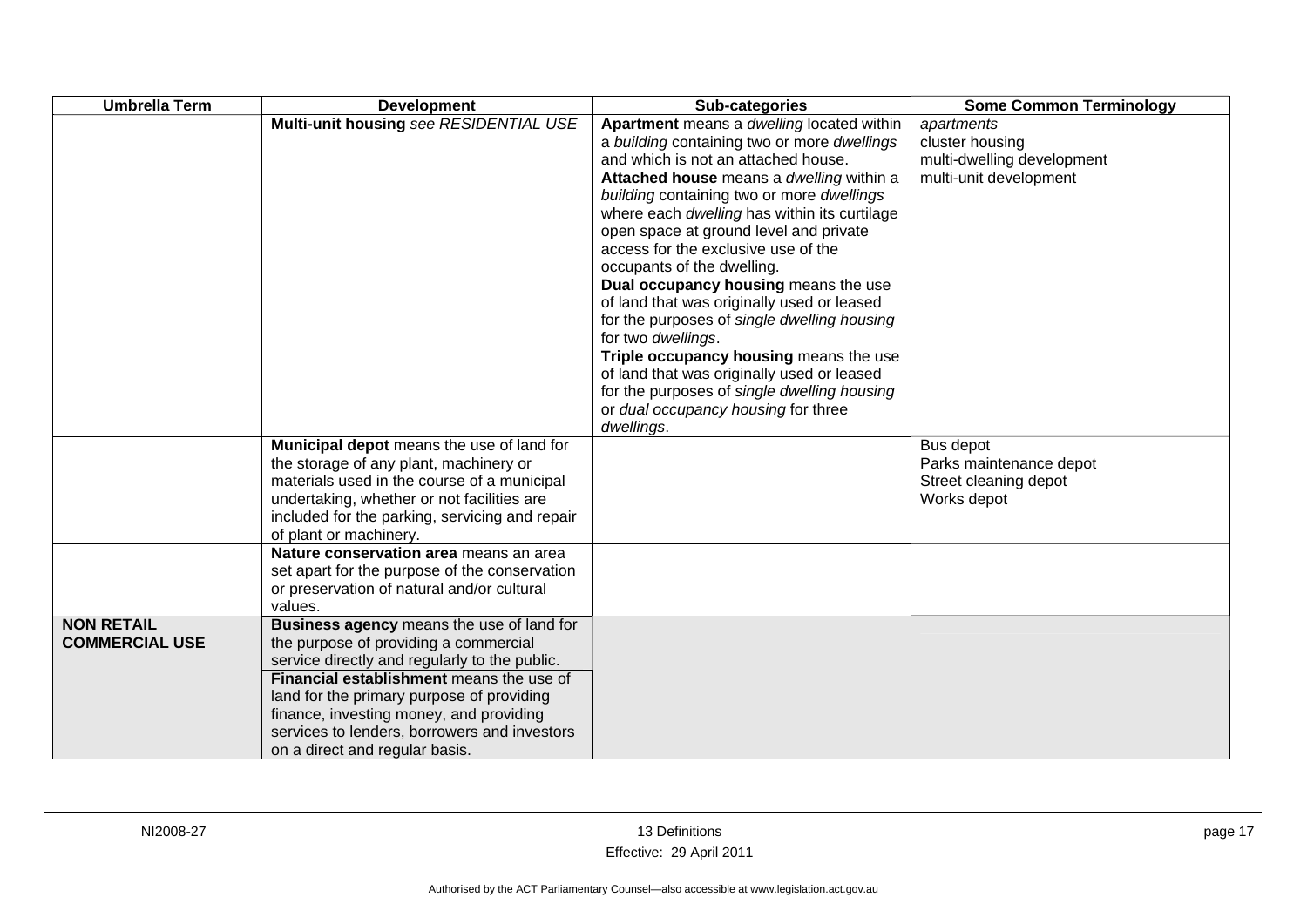| <b>Umbrella Term</b>                       | <b>Development</b>                                                                                                                                                                                                                                                                                                                                                                                                                                                                                                                                                                  | Sub-categories                                                                                                                                                      | <b>Some Common Terminology</b>                                                                                     |
|--------------------------------------------|-------------------------------------------------------------------------------------------------------------------------------------------------------------------------------------------------------------------------------------------------------------------------------------------------------------------------------------------------------------------------------------------------------------------------------------------------------------------------------------------------------------------------------------------------------------------------------------|---------------------------------------------------------------------------------------------------------------------------------------------------------------------|--------------------------------------------------------------------------------------------------------------------|
| <b>NON RETAIL</b><br><b>COMMERCIAL USE</b> | <b>Office</b> means the use of land used for the<br>purpose of administration, clerical, technical,<br>professional or like business activities,<br>including a government office, which does<br>not include dealing with members of the<br>public on a direct and regular basis except<br>where this is ancillary to the main purpose of<br>the office.<br>Public agency means the use of land for the<br>purpose of providing a public service directly<br>and regularly to the public and includes a<br>government agency, which provides a<br>commercial service to the public. |                                                                                                                                                                     |                                                                                                                    |
|                                            | Offensive industry means an industry, not<br>being a general, hazardous, light or mining<br>industry, which by reason of the process<br>involved or the method of manufacture or the<br>nature of the materials or goods used,<br>produced or stored requires to be isolated<br>from other buildings, when all measures to<br>reduce or minimise impact have been<br>employed.                                                                                                                                                                                                      |                                                                                                                                                                     | Abattoir<br>Saw mill                                                                                               |
|                                            | Office see NON-RETAIL COMMERCIAL<br><b>USE</b>                                                                                                                                                                                                                                                                                                                                                                                                                                                                                                                                      | Chancellery means an office attached to<br>an embassy, high commission, consulate,<br>legation or diplomatic residence which is<br>specifically for diplomatic use. | Chancellery<br>Departmental offices<br>Private sector offices<br>Professional suite<br>Statutory authority offices |
|                                            | <b>Outdoor education establishment means</b><br>land used or intended for use as an<br>education centre for children or adults where<br>the primary focus is on the natural and/or<br>cultural resources of the area. It may include<br>a residence where this is necessary for the<br>protection or management of the primary<br>facility.                                                                                                                                                                                                                                         |                                                                                                                                                                     |                                                                                                                    |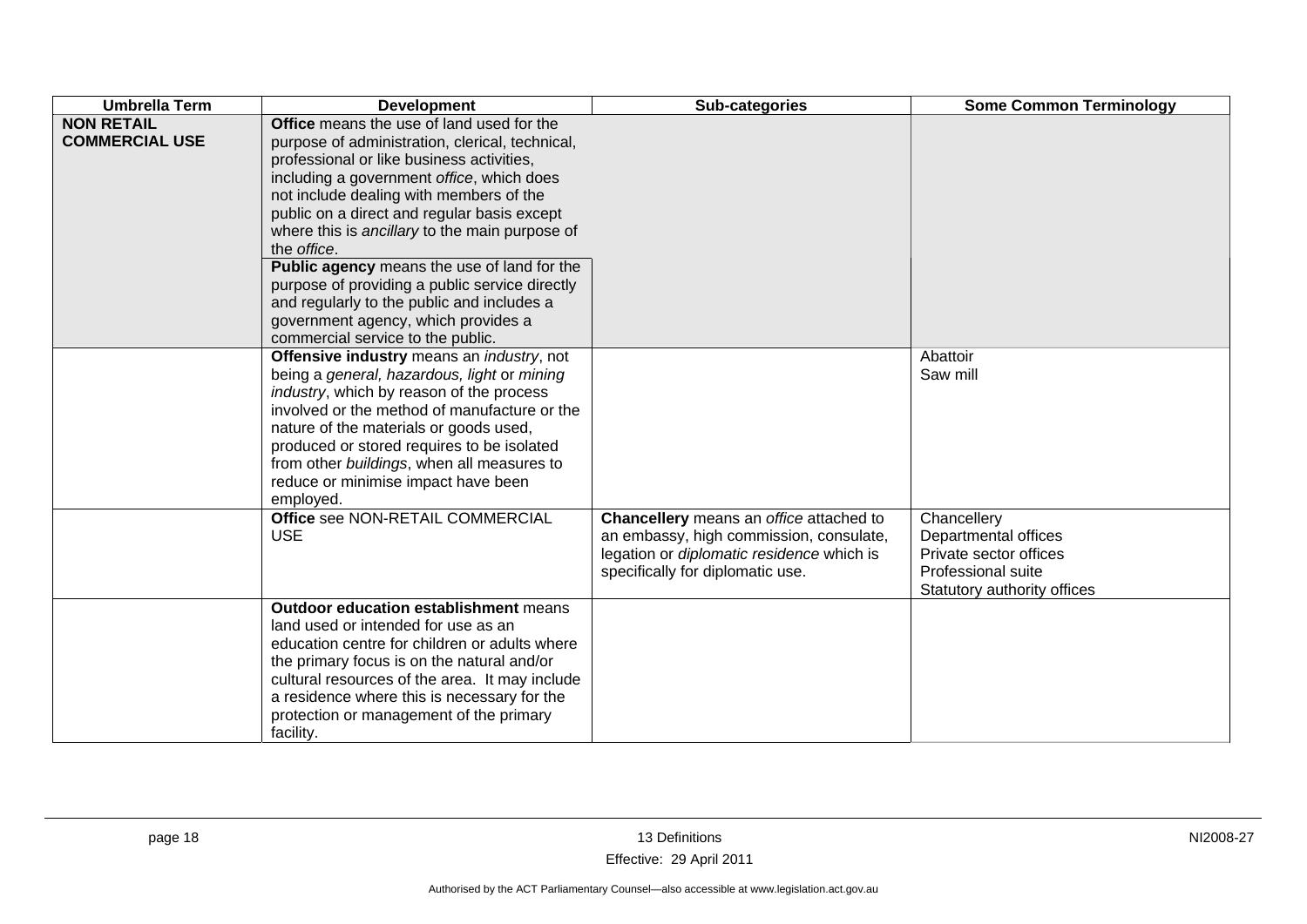| <b>Umbrella Term</b> | <b>Development</b>                                                                                                                                                                                               | Sub-categories | <b>Some Common Terminology</b>                                                                                                                                                                                                                                                                                                                                                                                                        |
|----------------------|------------------------------------------------------------------------------------------------------------------------------------------------------------------------------------------------------------------|----------------|---------------------------------------------------------------------------------------------------------------------------------------------------------------------------------------------------------------------------------------------------------------------------------------------------------------------------------------------------------------------------------------------------------------------------------------|
|                      | Outdoor recreation facility means the use<br>of land for a recreation facility serving the<br>sporting or recreational needs of people<br>where the activities are undertaken<br>predominantly outdoors.         |                | Archery<br>Bowling green<br><b>BMX</b> track<br>Croquet green<br>Enclosed oval<br>Equestrian facility<br>Golf course<br>Grass, Snow ski run<br>Model aviation/aero modelling<br>Motor bike, Mini-Bike track<br>Motor racing track<br>Netball court<br>Racecourse, Trotting track<br>Showground<br>Skate board arena<br>Sporting rifle range<br>Sportsground<br>Stadium, arena<br>Swimming pool (outdoor)<br>Tennis court<br>Velodrome |
|                      | <b>Outbuilding</b> see Ancillary use                                                                                                                                                                             |                |                                                                                                                                                                                                                                                                                                                                                                                                                                       |
|                      | Overnight camping area means the use of<br>land which is open to public use for holiday<br>and recreational purposes which involves<br>primarily the setting up and use of tents for<br>overnight accommodation. |                |                                                                                                                                                                                                                                                                                                                                                                                                                                       |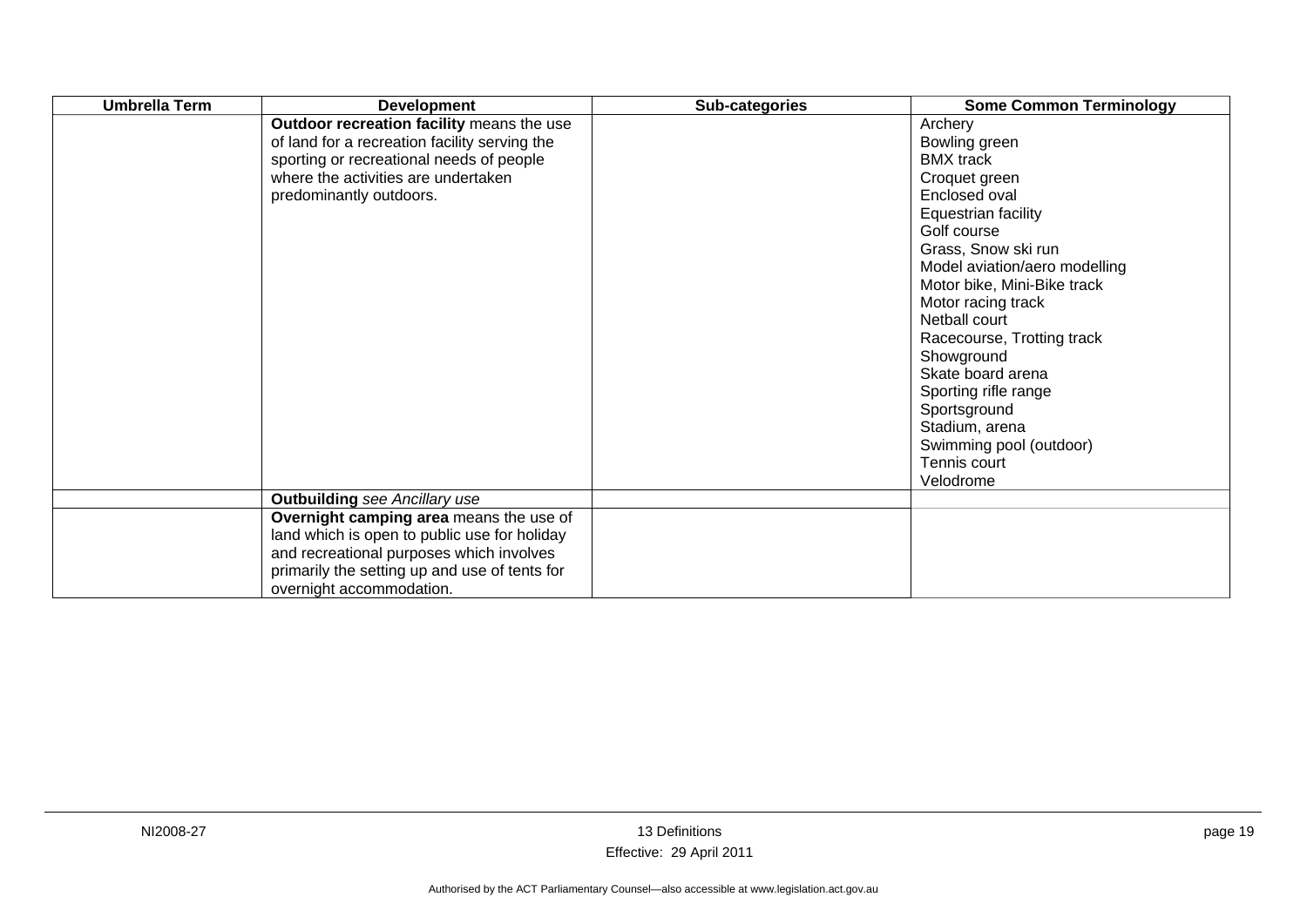| <b>Umbrella Term</b> | <b>Development</b>                                                                                                                                                                                                                                                                                                                                                                                                                                                                                                                                                    | Sub-categories | <b>Some Common Terminology</b>                                                                                                                                                                          |
|----------------------|-----------------------------------------------------------------------------------------------------------------------------------------------------------------------------------------------------------------------------------------------------------------------------------------------------------------------------------------------------------------------------------------------------------------------------------------------------------------------------------------------------------------------------------------------------------------------|----------------|---------------------------------------------------------------------------------------------------------------------------------------------------------------------------------------------------------|
|                      | <b>Parkland</b> means the use of land which is<br>unrestricted to public access and which is for<br>recreation, conservation or amenity purposes<br>and includes facilities for the enjoyment and<br>convenience of the public, such as kiosks,<br>car parks, shelters, pavilions, public toilets<br>and the like. The term also includes the use<br>of the land for the management of<br>stormwater drainage, for community paths<br>and landscape buffers, and for other minor<br>utility purposes where such uses can be<br>integrated into the open space system. |                | Botanic gardens and public arboretum<br>Hilltop reserve<br>Lake, rivershore reserve<br>Picnic area<br>Playground<br>Public park<br>Public lookout<br>Recreational reserve<br>Regional park<br>Town park |
|                      | Pedestrian plaza means an open or<br>sheltered area other than part of a building,<br>used principally for free pedestrian<br>movement in which vehicular traffic is<br>forbidden or limited.                                                                                                                                                                                                                                                                                                                                                                         |                |                                                                                                                                                                                                         |
|                      | <b>Personal service see SHOP</b>                                                                                                                                                                                                                                                                                                                                                                                                                                                                                                                                      |                | Dry cleaner<br>Hairdresser<br>Massage parlour<br>Photographer<br>Shoe repairer<br>Skin care                                                                                                             |
|                      | Place of assembly means the use of land<br>for gatherings of people to attend functions,<br>whether or not for the purposes of gain.                                                                                                                                                                                                                                                                                                                                                                                                                                  |                | Auditorium<br>Convention centre<br><b>Exhibition hall</b><br>Reception rooms<br>Trade fair                                                                                                              |
|                      | Place of worship see COMMUNITY USE                                                                                                                                                                                                                                                                                                                                                                                                                                                                                                                                    |                | Chapel<br>Church<br>Mosque<br>Shrine<br>Synagogue<br>Temple                                                                                                                                             |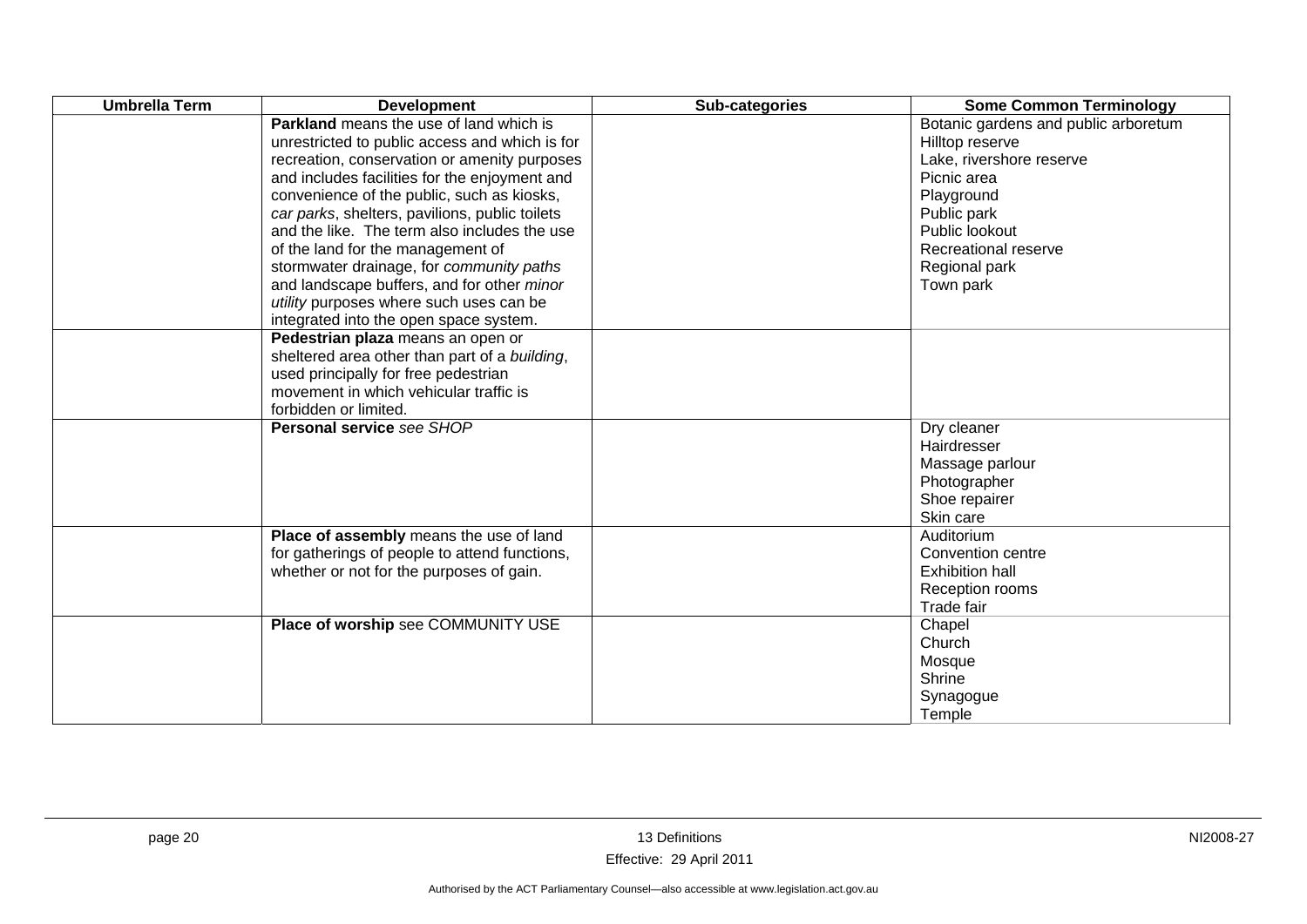| <b>Umbrella Term</b> | <b>Development</b>                             | Sub-categories                             | <b>Some Common Terminology</b> |
|----------------------|------------------------------------------------|--------------------------------------------|--------------------------------|
|                      | Plant and equipment hire establishment         |                                            |                                |
|                      | means the use of land where plant and          |                                            |                                |
|                      | equipment are stored, displayed and hired      |                                            |                                |
|                      | out or leased to persons for intermittent use, |                                            |                                |
|                      | but does not include premises used for the     |                                            |                                |
|                      | purposes of hiring home entertainment          |                                            |                                |
|                      | equipment, such as stereo sound systems,       |                                            |                                |
|                      | televisions, video cassette recorders, video   |                                            |                                |
|                      | tapes and the like.                            |                                            |                                |
|                      | Plantation forestry means the growing of       |                                            | Hardwood plantation forestry   |
|                      | trees in plantation form for the production of |                                            | Pine plantation                |
|                      | fibres, pulp, timber and logs, and including   |                                            |                                |
|                      | roads, tracks and break construction,          |                                            |                                |
|                      | cultivation, planting, fertilising, tending,   |                                            |                                |
|                      | harvesting and regeneration and associated     |                                            |                                |
|                      | facilities such as depots for storage of       |                                            |                                |
|                      | equipment, plants, materials and fuel, vehicle |                                            |                                |
|                      | workshops and garaging, fire fighting          |                                            |                                |
|                      | facilities and accommodation for               |                                            |                                |
|                      | administration and support staff.              |                                            |                                |
|                      | Playing field means the use of land which is   |                                            | Unfenced oval                  |
|                      | unrestricted to public access and which is     |                                            |                                |
|                      | used as an outdoor recreation facility for     |                                            |                                |
|                      | activities such as the conduct of sports,      |                                            |                                |
|                      | athletics and games and includes facilities    |                                            |                                |
|                      | with such land for the enjoyment or            |                                            |                                |
|                      | convenience of the public such as kiosks, car  |                                            |                                |
|                      | parks, changing facilities, pavilions and the  |                                            |                                |
|                      | like.                                          |                                            |                                |
|                      | Power generation station see MAJOR             | Hydro-electric power generation means      |                                |
|                      | UTILITY INSTALLATION                           | the regulation and diversion of streamflow |                                |
|                      |                                                | for the purpose of generating electric     |                                |
|                      |                                                | power.                                     |                                |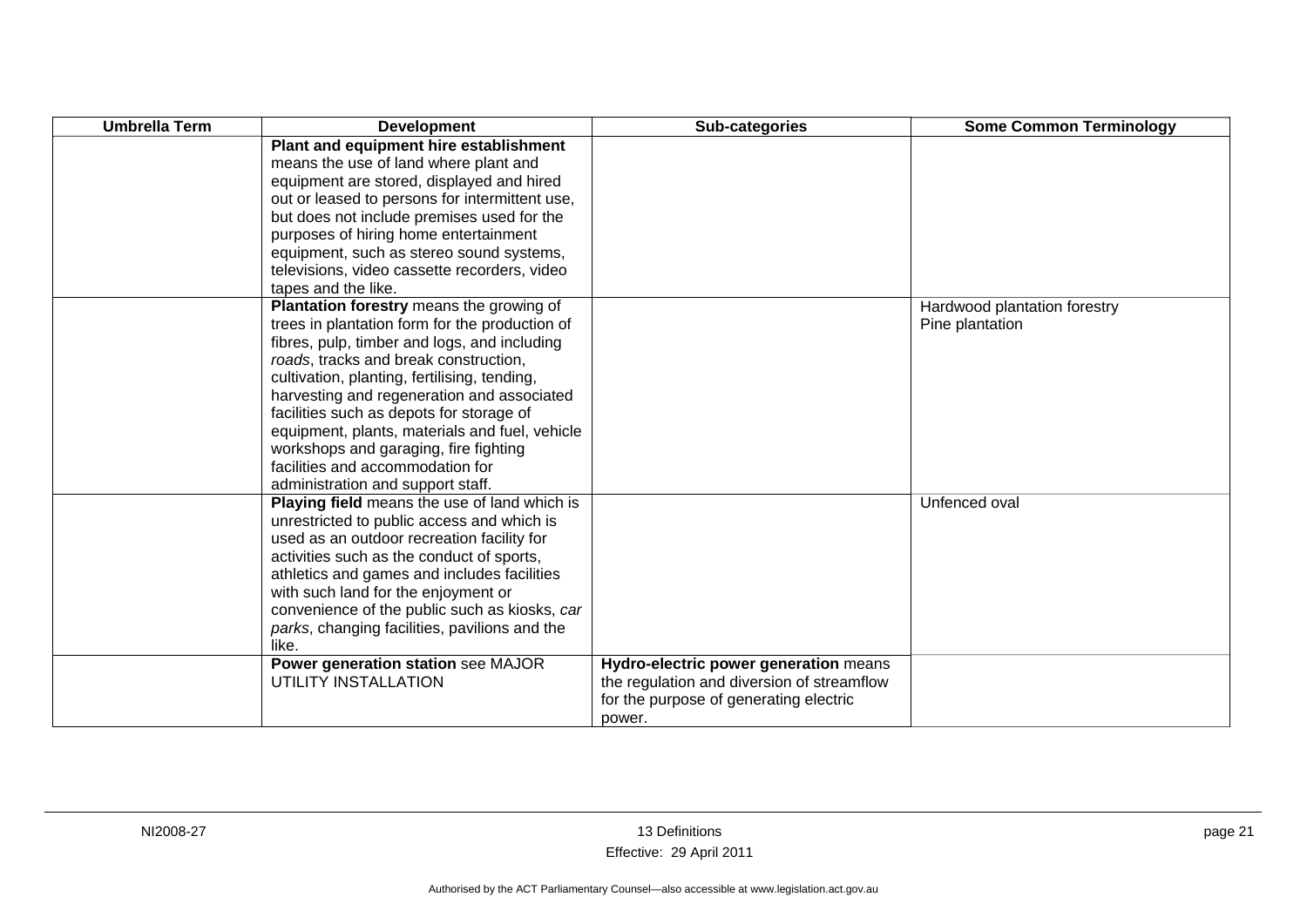| <b>Umbrella Term</b> | <b>Development</b>                                                                                                                                                                                                                                                                                                                                             | Sub-categories | <b>Some Common Terminology</b>                                                                                                                                                    |
|----------------------|----------------------------------------------------------------------------------------------------------------------------------------------------------------------------------------------------------------------------------------------------------------------------------------------------------------------------------------------------------------|----------------|-----------------------------------------------------------------------------------------------------------------------------------------------------------------------------------|
|                      | <b>Produce market</b> means the use of land for<br>the sale from market buildings or stalls of<br>fruit and vegetables and other primary<br>produce and may include the sale of other<br>products, which complement this primary<br>purpose.                                                                                                                   |                | Fruit and vegetable stall                                                                                                                                                         |
|                      | Public agency see NON-RETAIL<br><b>COMMERCIAL USE</b>                                                                                                                                                                                                                                                                                                          |                | <b>CES</b> office<br><b>Community and Health Services</b><br>Departmental shopfront<br>Legal Aid office<br>Motor registry<br>Post office<br><b>Totalisator Agency Board (TAB)</b> |
|                      | Public transport facility means the use of<br>land for the assembly, transport or dispersal<br>of passengers travelling by any form of<br>public transport, whether or not such public<br>transport is provided by a public or private<br>agency, and excludes any facilities required<br>for the parking, and manoeuvring of any<br>public transport vehicle. |                | Bus interchange<br>Bus terminal (interstate)<br>Driver rest facility<br>Inter-town public transport route<br>Transport ticket services                                            |
|                      | Railway use means any of the following<br>uses:<br>a) a railway line for passenger and/or<br>freight movement;<br>b) a railway station;<br>c) a railway freight terminal; and/or<br>d) a railway equipment maintenance<br>depot;<br>and includes land and reservations of land<br>set aside for railway purposes.                                              |                |                                                                                                                                                                                   |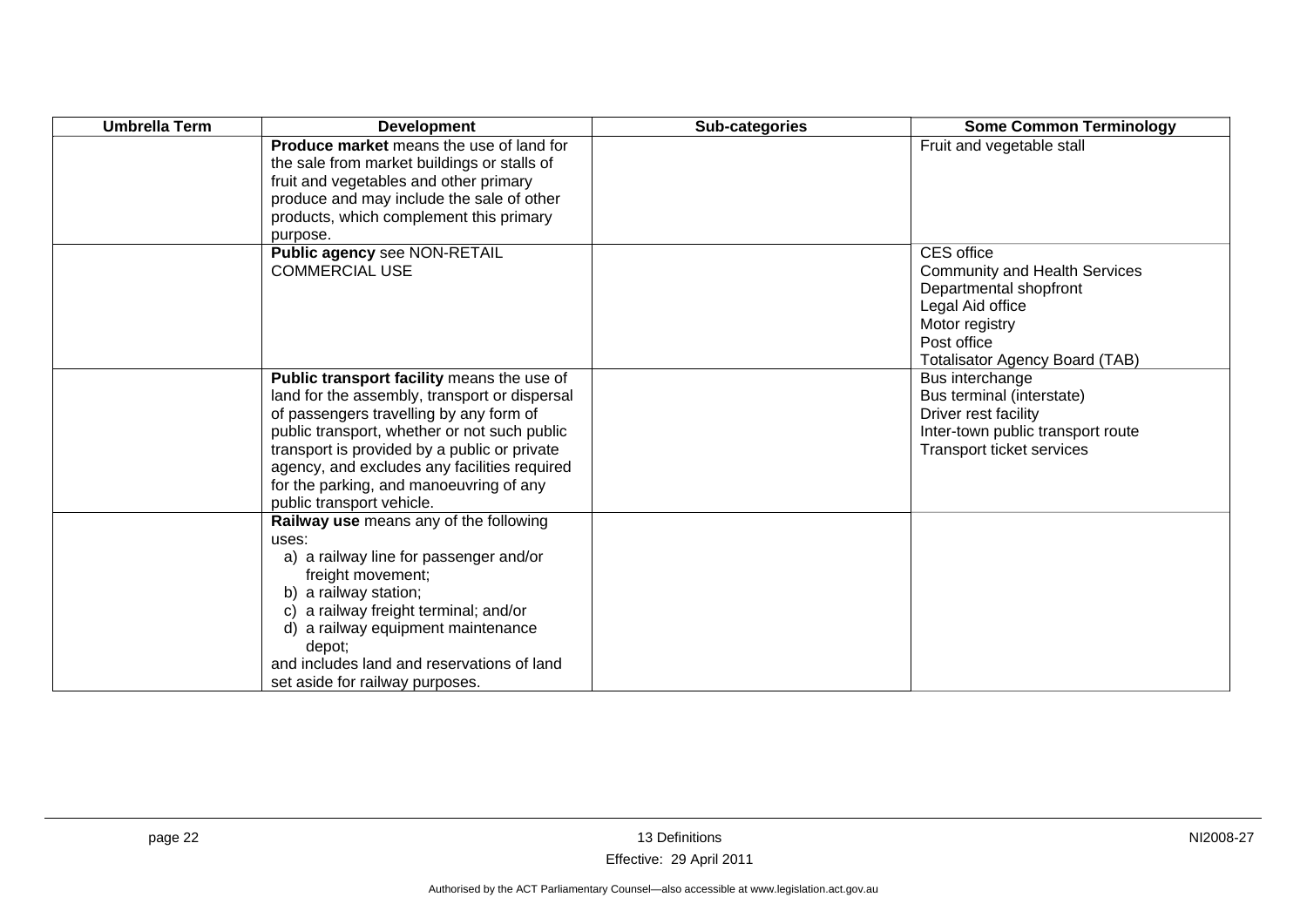| <b>Umbrella Term</b> | <b>Development</b>                                                                                                                                                                                                                                                                                                                                            | Sub-categories | <b>Some Common Terminology</b>                                                                                           |
|----------------------|---------------------------------------------------------------------------------------------------------------------------------------------------------------------------------------------------------------------------------------------------------------------------------------------------------------------------------------------------------------|----------------|--------------------------------------------------------------------------------------------------------------------------|
|                      | Recyclable materials collection means the<br>use of land for depositing and temporarily<br>storing discarded materials that are suitable<br>for recycling, such as paper, glass, clothing,<br>garden waste and plastics, which are to be                                                                                                                      |                |                                                                                                                          |
|                      | transported elsewhere for recycling.                                                                                                                                                                                                                                                                                                                          |                |                                                                                                                          |
|                      | Recycling facility means the use of land for<br>depositing, storing, separating, dismantling,<br>salvaging, treating, renovating or<br>redistributing discarded materials and scrap<br>goods for use as recycled materials, such as<br>paper, glass, plastics, timber, garden and<br>food waste, metals, manufacturing off-cuts,<br>household goods and oils. |                | Composting facility<br>Motor vehicle wrecker's yard<br>Scrap metal dealer<br>Second-hand building materials yard         |
|                      | Religious associated use see<br><b>COMMUNITY USE</b>                                                                                                                                                                                                                                                                                                          |                | Church meeting hall<br>Convent<br>Monastery<br>Presbytery, Manse, Rectory<br>Priory                                      |
|                      | Relocatable unit see Single dwelling<br>housing                                                                                                                                                                                                                                                                                                               |                | <b>Granny Flat</b><br>Transportable Home                                                                                 |
|                      | <b>Residential Care Accommodation see</b><br><b>RESIDENTIAL USE</b>                                                                                                                                                                                                                                                                                           |                | nursing home,<br>hospice,<br>supported dwelling,<br>Special dwelling,<br>convalescent home,<br><b>Retirement Complex</b> |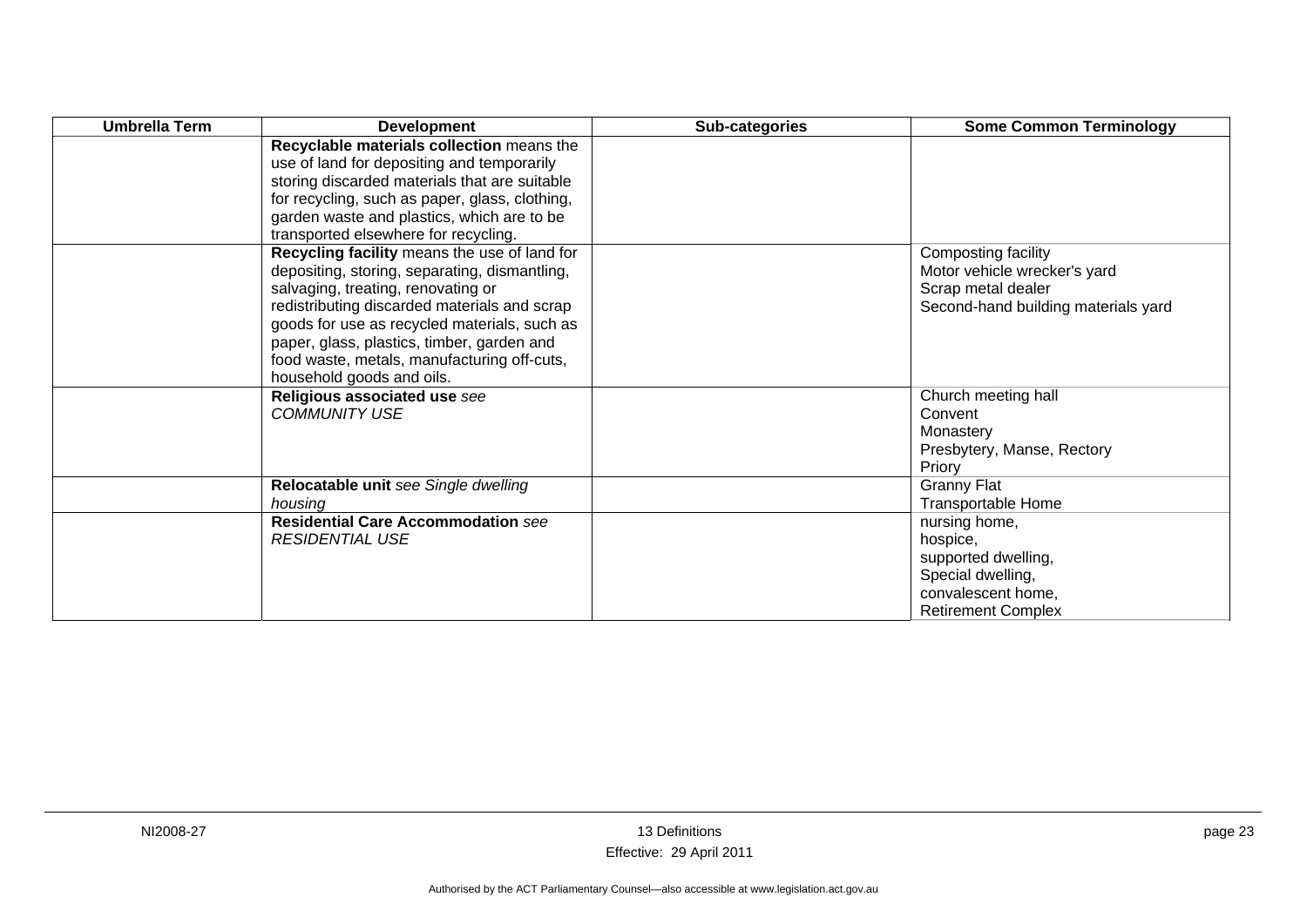| <b>Umbrella Term</b>   | <b>Development</b>                                                                                                                                                                                                                                                                                                                                                                                                                                                                         | Sub-categories                                                                                                                                                                                                                                        | <b>Some Common Terminology</b> |
|------------------------|--------------------------------------------------------------------------------------------------------------------------------------------------------------------------------------------------------------------------------------------------------------------------------------------------------------------------------------------------------------------------------------------------------------------------------------------------------------------------------------------|-------------------------------------------------------------------------------------------------------------------------------------------------------------------------------------------------------------------------------------------------------|--------------------------------|
| <b>RESIDENTIAL USE</b> | Caretaker's residence means any dwelling<br>used for the residence of a caretaker, in<br>connection with another land use, including<br>industry and commercial activity.                                                                                                                                                                                                                                                                                                                  | Diplomatic residence means a dwelling<br>specifically for the residential use of<br>diplomatic staff of an embassy, a high<br>commission, a legation or a consulate.                                                                                  |                                |
|                        |                                                                                                                                                                                                                                                                                                                                                                                                                                                                                            | Special dwelling means a dwelling used<br>or to be used by a government agency or<br>community organisation receiving<br>government funding or housing assistance,<br>to provide shelter and support for persons<br>with special accommodation needs. |                                |
|                        | Multi-unit housing means the use of land<br>for more than one dwelling and includes but<br>is not limited to dual occupancy housing and<br>triple occupancy housing.                                                                                                                                                                                                                                                                                                                       |                                                                                                                                                                                                                                                       |                                |
|                        | <b>Residential Care Accommodation means</b><br>the use of land by an agency or organisation<br>that exists for the purposes of providing<br>accommodation and services such as the<br>provision of meals, domestic services and<br>personal care for persons requiring support.<br>Although services must be delivered on site,<br>management and preparation may be carried<br>out on site or elsewhere.                                                                                  |                                                                                                                                                                                                                                                       |                                |
|                        | Retirement complex means the use of land<br>for permanent residential accommodation for<br>persons aged 55 years or over and which<br>consists of a grouping of self-care units as<br>well as a hostel and/or nursing home<br>accommodation together with ancillary<br>facilities provided for the use of residents.<br>Ancillary facilities may include chapels,<br>medical consulting rooms, meeting rooms,<br>recreational facilities, therapy rooms, kiosk<br>facilities and the like. |                                                                                                                                                                                                                                                       |                                |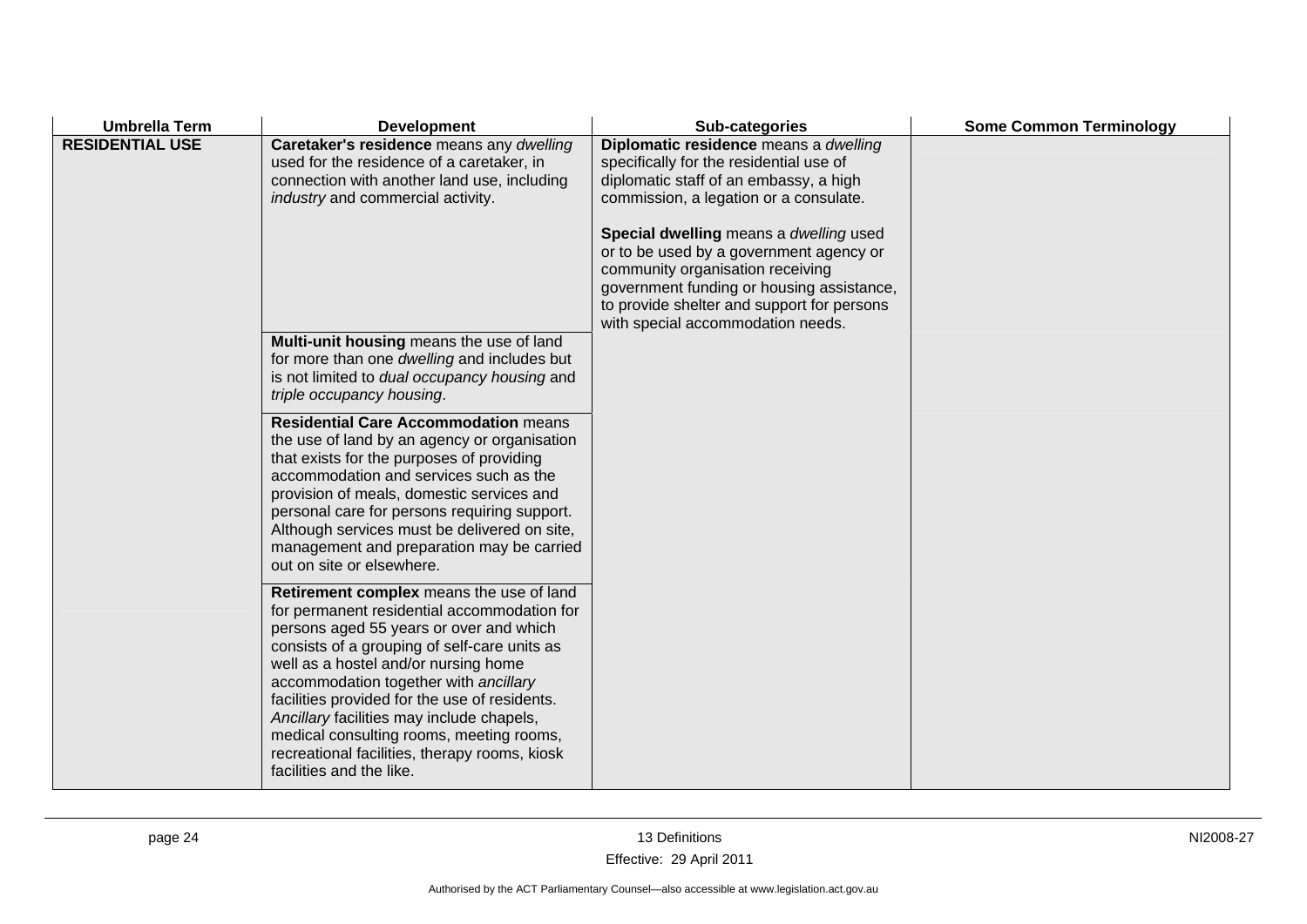| <b>Umbrella Term</b>   | <b>Development</b>                                                                                                                                                                                                                                                                                                                                                                                                                                                                                                              | Sub-categories | <b>Some Common Terminology</b>                                                                      |
|------------------------|---------------------------------------------------------------------------------------------------------------------------------------------------------------------------------------------------------------------------------------------------------------------------------------------------------------------------------------------------------------------------------------------------------------------------------------------------------------------------------------------------------------------------------|----------------|-----------------------------------------------------------------------------------------------------|
| <b>RESIDENTIAL USE</b> | Single dwelling housing means the use of<br>land for residential purposes for a single<br>dwelling only.                                                                                                                                                                                                                                                                                                                                                                                                                        |                |                                                                                                     |
|                        | Supportive Housing means the use of land<br>for residential accommodation for persons in<br>need of support, which is managed by a<br>Territory approved organisation that provides<br>a range of support services such as<br>counselling, domestic assistance and<br>personal care for residents as required.<br>Although such services must be able to be<br>delivered on site, management and<br>preparation may be carried out on site or<br>elsewhere. Housing may be provided in the<br>form of self-contained dwellings. |                |                                                                                                     |
|                        | Restaurant means the use of land for the<br>primary purpose of providing food for<br>consumption on the premises whether or not<br>the premises are licensed premises under<br>the Liquor Act 2010 and whether or not<br>entertainment is provided.                                                                                                                                                                                                                                                                             |                | Common Terminology for 'Restaurant' was<br>removed on 16 October 2006 under<br>Variation Number 256 |
|                        | Retail plant nursery see SHOP                                                                                                                                                                                                                                                                                                                                                                                                                                                                                                   |                |                                                                                                     |
|                        | Retirement complex see RESIDENTIAL<br><b>USE</b>                                                                                                                                                                                                                                                                                                                                                                                                                                                                                |                |                                                                                                     |
|                        | Road means any way or street (so called),<br>whether in existence or under reserve, open<br>to the public which is provided and<br>maintained for the passage of vehicles,<br>persons and animals and which may include<br>footpaths, community paths, bus lay-bys and<br>turning areas, or traffic controls.                                                                                                                                                                                                                   |                |                                                                                                     |
|                        | Sand and gravel extraction means the<br>extraction of sand and gravel deposited in<br>the bed of a stream or flood plain, or of<br>deposits associated with deposition in a<br>previous geological period.                                                                                                                                                                                                                                                                                                                      |                |                                                                                                     |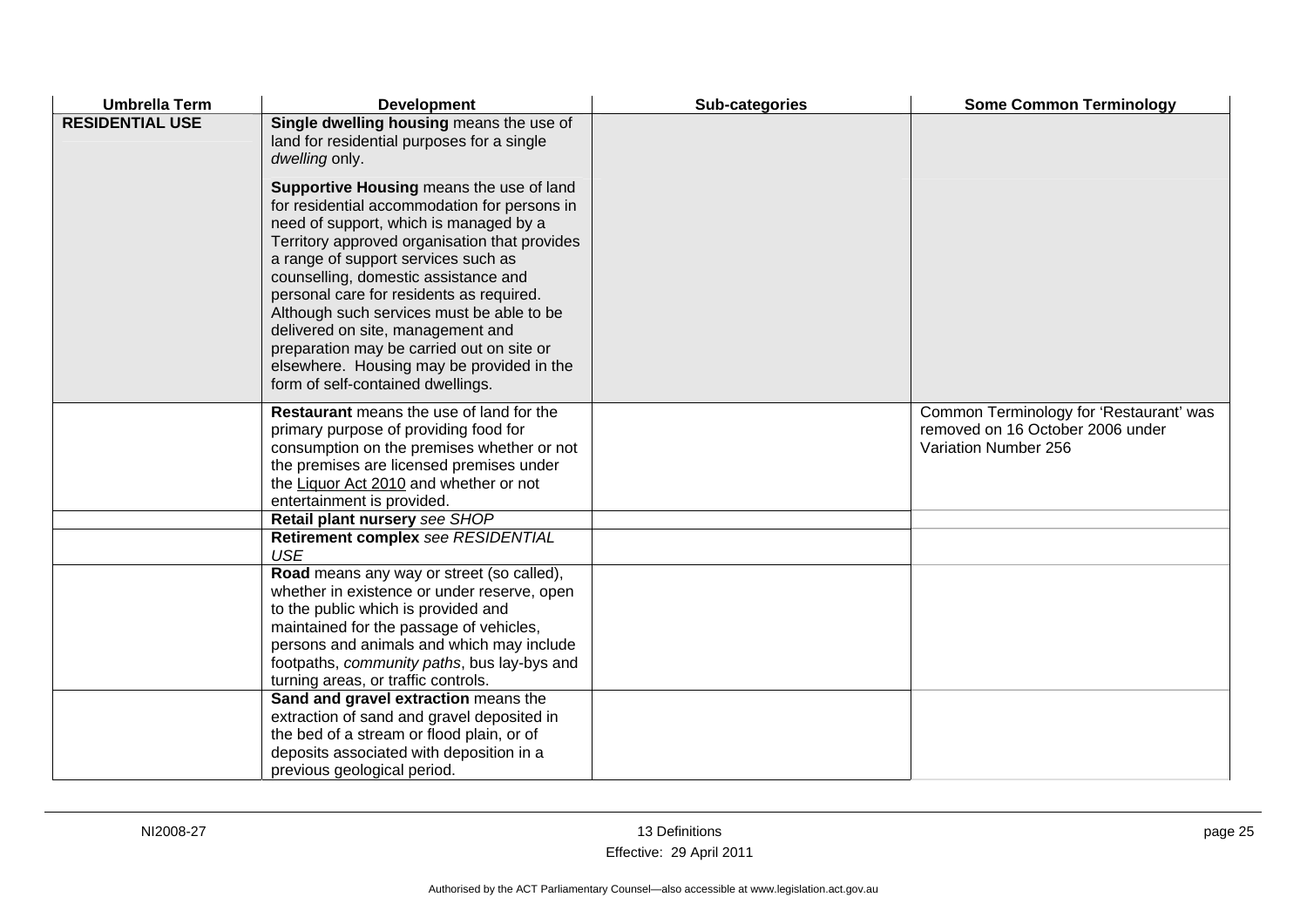| <b>Umbrella Term</b> | <b>Development</b>                             | Sub-categories | <b>Some Common Terminology</b>                         |
|----------------------|------------------------------------------------|----------------|--------------------------------------------------------|
|                      | Scientific research establishment means        |                | Agricultural research facility                         |
|                      | the use of land for the purpose of scientific  |                | <b>CSIRO</b> facility                                  |
|                      | research including the development of          |                | Meteorological use                                     |
|                      | electronic technology, biotechnology or other  |                | Observatory                                            |
|                      | scientific disciplines for application to      |                | Plant and animal quarantine facilities                 |
|                      | commerce, <i>industry</i> , or government.     |                | Rural research field stations<br>Scientific laboratory |
|                      | Serviced apartment see COMMERCIAL              |                |                                                        |
|                      | <b>ACCOMMODATION USE</b>                       |                |                                                        |
|                      | Service station means the use of land for      |                |                                                        |
|                      | the fuelling and/or servicing of motor         |                |                                                        |
|                      | vehicles, whether or not the land is also used |                |                                                        |
|                      | for any one or more of the following           |                |                                                        |
|                      | purposes:                                      |                |                                                        |
|                      | a) the sale by retail of spare parts and       |                |                                                        |
|                      | accessories for motor vehicles;                |                |                                                        |
|                      | b) washing and greasing of motor               |                |                                                        |
|                      | vehicles:                                      |                |                                                        |
|                      | c) installation of accessories;                |                |                                                        |
|                      | d) the retail sale of other goods, within an   |                |                                                        |
|                      | ancillary retail area not greater than         |                |                                                        |
|                      | 150m <sup>2</sup> in area:                     |                |                                                        |
|                      | e) providing toilet facilities, amenities and  |                |                                                        |
|                      | service for motorists:                         |                |                                                        |
|                      | f) repairing of motor vehicles (other than     |                |                                                        |
|                      | body building, panel beating or spray          |                |                                                        |
|                      | painting); and                                 |                |                                                        |
|                      | g) the hiring of trailers.                     |                |                                                        |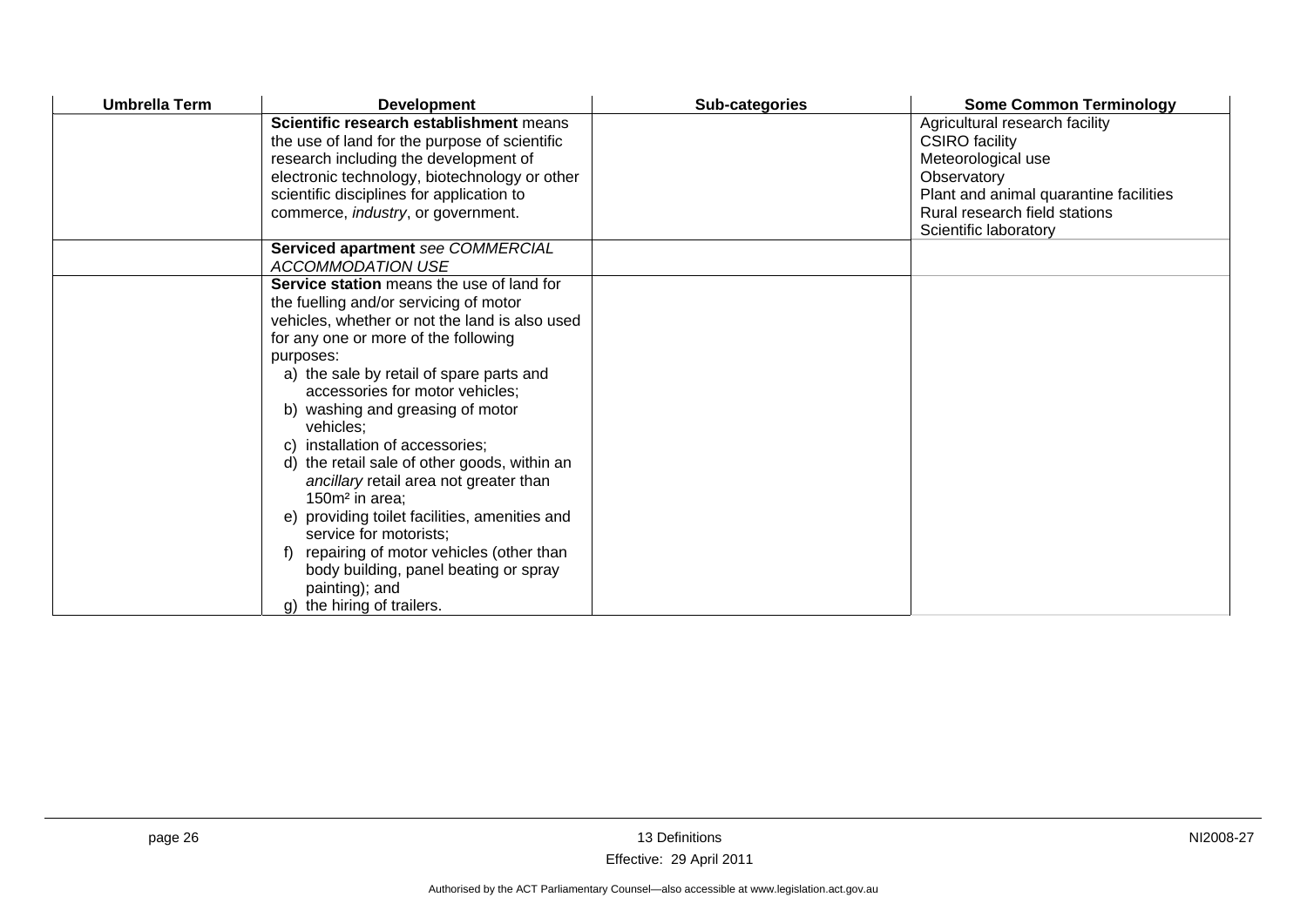| <b>Umbrella Term</b>                                                                                                                                      | <b>Development</b>                                                                                                                                                                                                                                                                                                                                                                                                                                                                                                                                                                                                                                                               | Sub-categories | <b>Some Common Terminology</b>                                                                                                                                                                                                                                                                                                                   |
|-----------------------------------------------------------------------------------------------------------------------------------------------------------|----------------------------------------------------------------------------------------------------------------------------------------------------------------------------------------------------------------------------------------------------------------------------------------------------------------------------------------------------------------------------------------------------------------------------------------------------------------------------------------------------------------------------------------------------------------------------------------------------------------------------------------------------------------------------------|----------------|--------------------------------------------------------------------------------------------------------------------------------------------------------------------------------------------------------------------------------------------------------------------------------------------------------------------------------------------------|
| <b>SHOP</b><br>means the use of land for<br>the purpose of selling,<br>exposing or offering the<br>sale by retail or hire, goods<br>and personal services | Bulky goods retailing means a shop which<br>includes a loading dock within the building,<br>and where the goods or materials sold or<br>displayed are of such a size, shape or weight<br>as to require:<br>a) a large area for handling, storage or<br>display; and/or<br>b) direct vehicular access to the site by<br>members of the public, for the purpose<br>of loading goods or materials into their<br>vehicles after purchase, but does not<br>include any shop used primarily for the<br>sale of food or clothing.                                                                                                                                                       |                | Antique dealer<br>Art, craft or sculpture dealer<br>Auction room<br><b>Butcher</b><br>Camping supplies store<br>Chemist<br>Delicatessen<br><b>Florist</b><br>Gift shop<br>Greengrocer<br>Grocer<br>Household appliances<br>Liquor store<br>Newsagent<br>Pet shop<br>Photographic store<br>Sound centre<br>Sportsgoods<br>Toy store<br>Video hire |
|                                                                                                                                                           | Department store means a shop in which<br>goods are sold by separate departments<br>within the shop and from which a significant<br>amount or proportion of retail sales occur<br>from at least four of the following types of<br>goods: furniture and floor coverings; fabrics<br>and household textiles; clothing; footwear;<br>household appliances; china, glassware and<br>domestic hardware.<br>Personal service means a shop used<br>primarily for selling services and in which the<br>sale of goods is ancillary to the service<br>provided.<br>Retail plant nursery means a shop used for<br>the propagation and sale of plants, shrubs,<br>trees and garden supplies. |                |                                                                                                                                                                                                                                                                                                                                                  |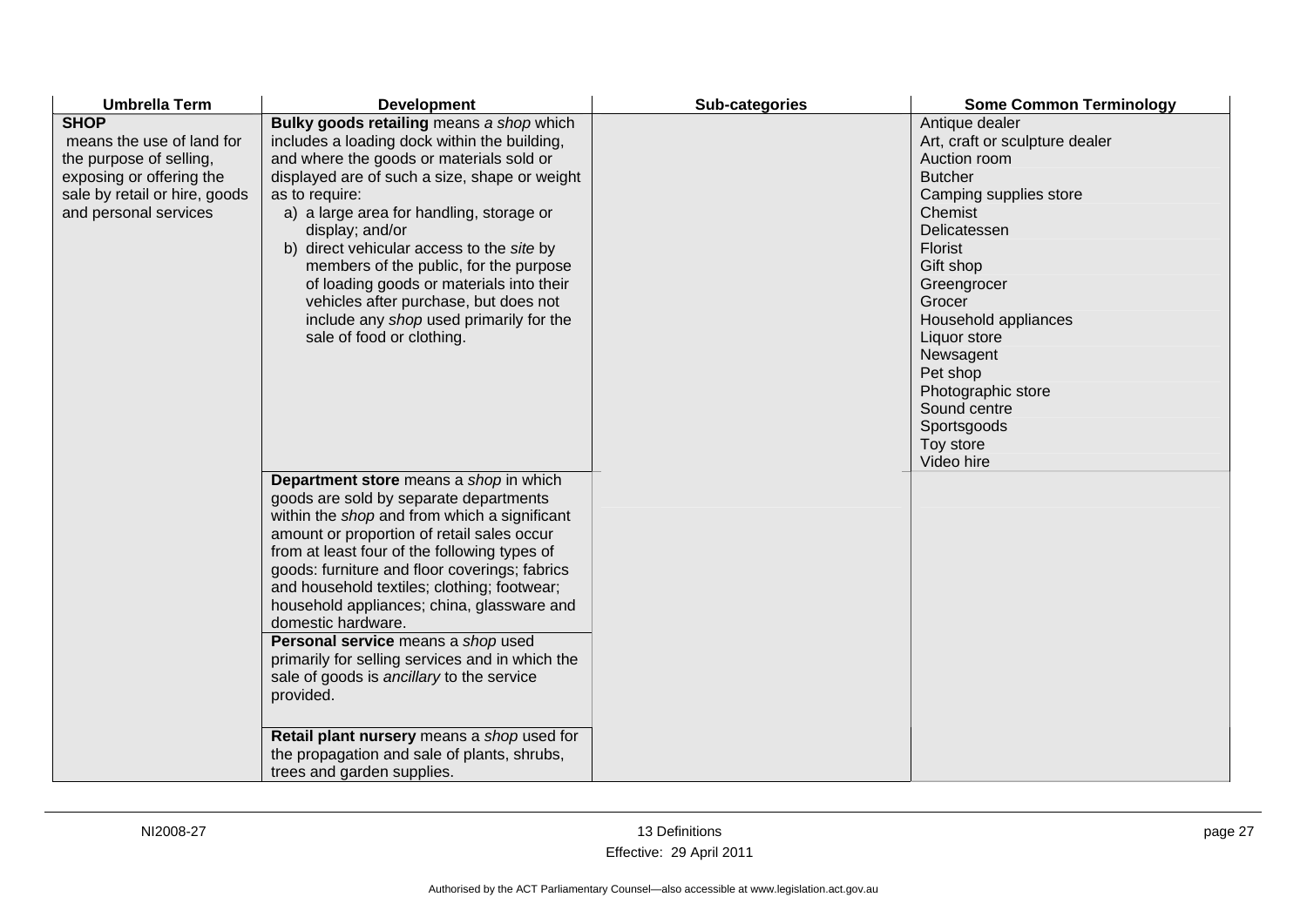| <b>Umbrella Term</b>                                                                                                             | <b>Development</b>                                                                                                                                                                            | Sub-categories                                                                                                                                                                                                                                                                                                                                                                                                                                                                                                                                                   | <b>Some Common Terminology</b>                         |
|----------------------------------------------------------------------------------------------------------------------------------|-----------------------------------------------------------------------------------------------------------------------------------------------------------------------------------------------|------------------------------------------------------------------------------------------------------------------------------------------------------------------------------------------------------------------------------------------------------------------------------------------------------------------------------------------------------------------------------------------------------------------------------------------------------------------------------------------------------------------------------------------------------------------|--------------------------------------------------------|
| <b>SHOP</b><br>means the use of land for<br>the purpose of selling,<br>exposing or offering the<br>sale by retail or hire, goods | Supermarket means a large shop selling<br>food and other household items where the<br>selection of goods is organised on a self-<br>service basis.<br>Take-away food shop means a shop, which |                                                                                                                                                                                                                                                                                                                                                                                                                                                                                                                                                                  |                                                        |
| and personal services                                                                                                            | is predominantly for the preparation of food<br>and refreshments for consumption<br>elsewhere.                                                                                                |                                                                                                                                                                                                                                                                                                                                                                                                                                                                                                                                                                  |                                                        |
|                                                                                                                                  | Sign means any device or representation<br>openly visible to the general public for the<br>purpose of direction or control or information,<br>or displaying an advertisement.                 |                                                                                                                                                                                                                                                                                                                                                                                                                                                                                                                                                                  |                                                        |
|                                                                                                                                  | Single dwelling housing see<br><b>RESIDENTIAL USE</b>                                                                                                                                         | Detached house means a building<br>comprising a single dwelling which is not<br>attached to any other building where the<br>dwelling has within its curtilage open space<br>at ground level and private access for the<br>exclusive use of the occupants of the<br>dwelling and may include a free standing<br>dwelling in a multi-unit development.<br>Habitable suite means a room or suite of<br>rooms which is capable of being occupied<br>as a separate domicile within a dwelling but<br>easily reverted to being rooms forming part<br>of that dwelling. |                                                        |
|                                                                                                                                  | Single dwelling housing see<br><b>RESIDENTIAL USE</b>                                                                                                                                         | Relocatable unit means a room or suite of<br>rooms capable of being occupied as a<br>separate domicile which is designed and<br>constructed in a manner which enables it to<br>be easily transferred to and/or re-erected<br>on another site.                                                                                                                                                                                                                                                                                                                    |                                                        |
|                                                                                                                                  | Special dwelling see RESIDENTIAL USE                                                                                                                                                          |                                                                                                                                                                                                                                                                                                                                                                                                                                                                                                                                                                  | Half-way house<br>Refuge<br>Residential treatment unit |
|                                                                                                                                  | Stock/sale yard means the use of land for<br>the purpose of a market for the sale of<br>animals and the holding of livestock pending<br>their sale.                                           |                                                                                                                                                                                                                                                                                                                                                                                                                                                                                                                                                                  |                                                        |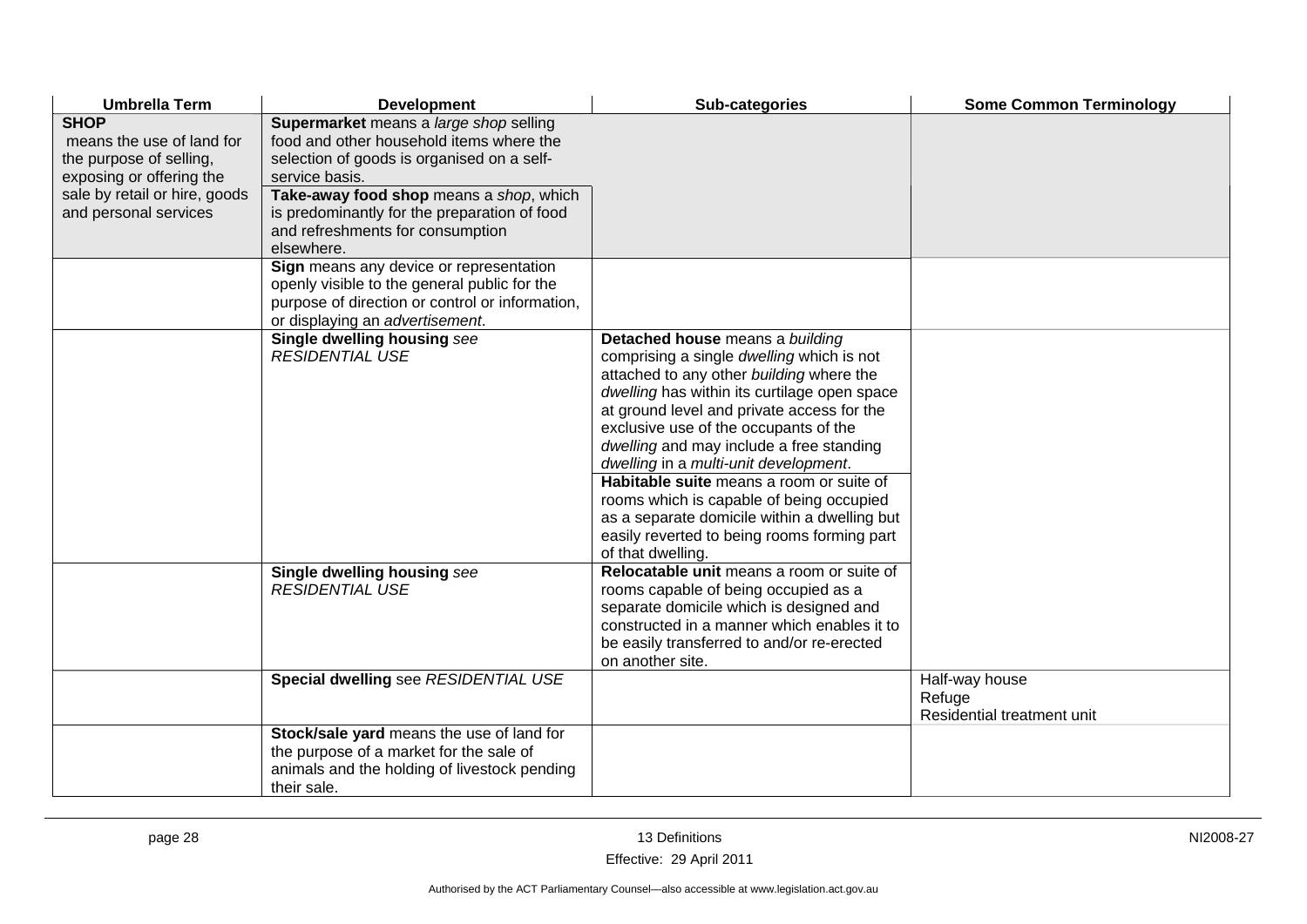| <b>Umbrella Term</b> | <b>Development</b>                                                                                                                                                                                                                                                                                                                                       | Sub-categories | <b>Some Common Terminology</b>                                                                            |
|----------------------|----------------------------------------------------------------------------------------------------------------------------------------------------------------------------------------------------------------------------------------------------------------------------------------------------------------------------------------------------------|----------------|-----------------------------------------------------------------------------------------------------------|
|                      | Stock water supply see Water storage dam                                                                                                                                                                                                                                                                                                                 |                |                                                                                                           |
|                      | Store means the use of land for the storage,<br>whether permanent or temporary, of goods<br>(not including obsolete motor vehicles or<br>obsolete machinery) within or upon which no<br>trade (whether retail or wholesale) or<br>industry is carried on.                                                                                                |                | Minor industrial area<br>Self storage                                                                     |
|                      | Subdivision has the same meaning as in<br>the Planning and Development Act 2007.                                                                                                                                                                                                                                                                         |                |                                                                                                           |
|                      | <b>Supportive Housing see RESIDENTIAL</b><br><b>USE</b>                                                                                                                                                                                                                                                                                                  |                | aged persons units,<br>community housing,<br>older persons units,<br>rooming house,<br>university college |
|                      | Supermarket see SHOP                                                                                                                                                                                                                                                                                                                                     |                |                                                                                                           |
|                      | Take-away food shop see SHOP                                                                                                                                                                                                                                                                                                                             |                |                                                                                                           |
|                      | Temporary Use means the use of unleased<br>land for a purpose that is temporary in nature<br>and for which a licence may be issued for a<br>maximum term of three years and which may<br>be renewed.                                                                                                                                                     |                |                                                                                                           |
|                      | Tourist facility means the use of land for<br>providing entertainment, recreation, cultural<br>or similar facilities for use mainly by the<br>general touring or holidaying public and may<br>include a restaurant, cafe, bar, service<br>station, tourist accommodation and the retail<br>sale of arts and crafts, souvenirs, antiques<br>and the like. |                | Amusement park<br>Theme park                                                                              |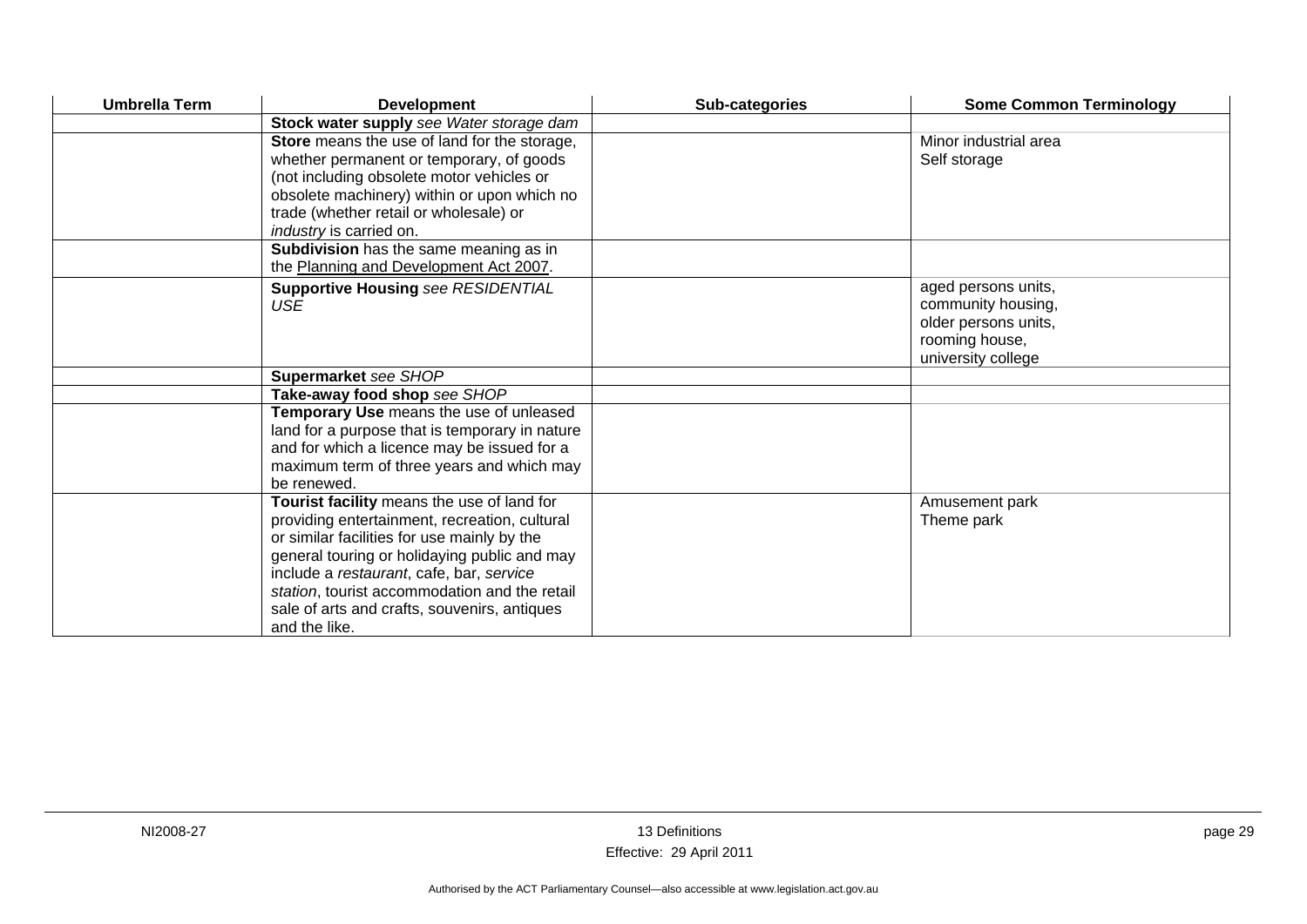| <b>Umbrella Term</b> | <b>Development</b>                                       | Sub-categories | <b>Some Common Terminology</b> |
|----------------------|----------------------------------------------------------|----------------|--------------------------------|
|                      | Tourist resort see COMMERCIAL                            |                |                                |
|                      | <b>ACCOMMODATION USE</b>                                 |                |                                |
|                      | Transport depot means the use of land for                |                |                                |
|                      | the parking or storage of motor vehicles used            |                |                                |
|                      | in connection with a commercial or industrial            |                |                                |
|                      | transport undertaking.                                   |                |                                |
|                      | Treatment plant see MAJOR UTILITY<br><b>INSTALLATION</b> |                |                                |
|                      | Tunnel see MAJOR UTILITY                                 |                |                                |
|                      | <b>INSTALLATION</b>                                      |                |                                |
|                      | Urban lake, pond and/or retardation basin                |                |                                |
|                      | see MAJOR UTILITY INSTALLATION                           |                |                                |
|                      | Vehicle sales means the use of land for the              |                | Boat, caravan dealer           |
|                      | sale, hire, display or offering for sale or hire         |                | Car, truck dealer              |
|                      | of new or used motor vehicles, caravans,                 |                | Motor cycle dealer             |
|                      | motor cycles, boats, trailers or other                   |                |                                |
|                      | vehicles. The term includes the ancillary use            |                |                                |
|                      | of such premises for the sale of spare parts             |                |                                |
|                      | or accessories and the storage, cleaning and             |                |                                |
|                      | maintenance of such vehicles, but does not               |                |                                |
|                      | include a service station.                               |                |                                |
|                      | Veterinary hospital means the use of land                |                |                                |
|                      | for diagnosis, surgical or medical treatment             |                |                                |
|                      | of animals, and where the animals may be                 |                |                                |
|                      | kept on the premises for the purposes of                 |                |                                |
|                      | treatment.                                               |                |                                |
|                      | Warehouse means the use of land for the                  |                | Cold storage                   |
|                      | purposes of the bulk sale of goods to be                 |                | Food storage                   |
|                      | retailed by others or the bulk storage of                |                |                                |
|                      | goods, merchandise or materials pending                  |                |                                |
|                      | their sale and distribution to persons                   |                |                                |
|                      | engaged in the retail trade but does not                 |                |                                |
|                      | include premises used for the purpose of                 |                |                                |
|                      | bulk storage of calcium carbide, flammable               |                |                                |
|                      | liquid, solid fuel, gas, hide, skins, tallow,            |                |                                |
|                      | bones, or motor vehicles for recovery of                 |                |                                |
|                      | spare parts or accessories.                              |                |                                |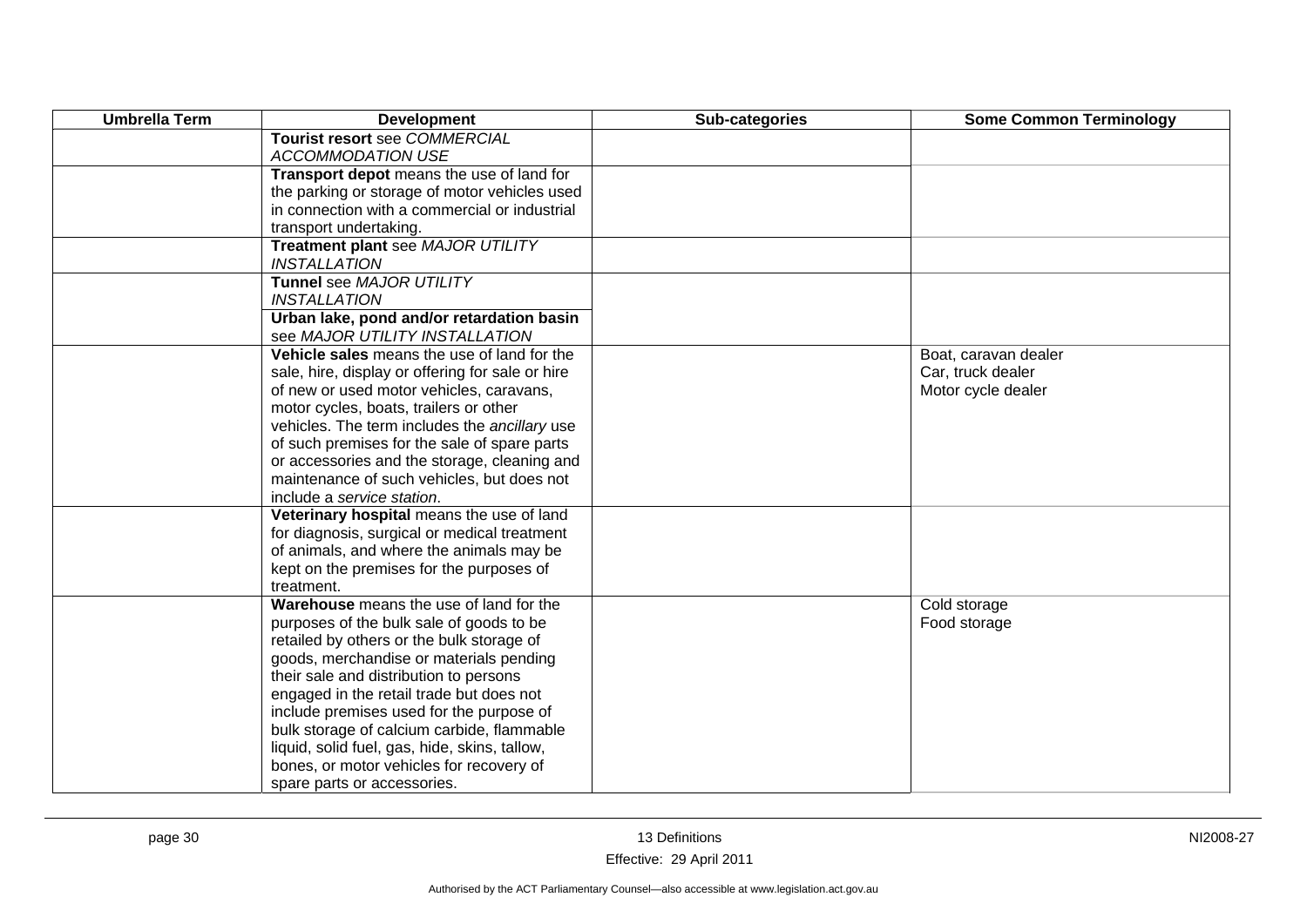| Umbrella Term | <b>Development</b>                               | Sub-categories                | <b>Some Common Terminology</b> |
|---------------|--------------------------------------------------|-------------------------------|--------------------------------|
|               | Waste transfer station means the use of          |                               |                                |
|               | land for the collection of waste into bulk       |                               |                                |
|               | containers for the further transport to a        |                               |                                |
|               | landfill site, recycling facility or other waste |                               |                                |
|               | disposal facility.                               |                               |                                |
|               | Water storage dam see MAJOR UTILITY              | <b>Distribution reservoir</b> |                                |
|               | INSTALLATION                                     | <b>Stock water supply</b>     |                                |
|               | Woodlot means disaggregated plots and            |                               |                                |
|               | clumps of trees grown for production and/or      |                               |                                |
|               | landcare shelter belt and landscape              |                               |                                |
|               | purposes.                                        |                               |                                |
|               | Zoological facility means the use of land for    |                               | Aquarium                       |
|               | the containment of animals for viewing by        |                               | Oceanarium                     |
|               | members of the public.                           |                               | Wildlife sanctuary             |
|               |                                                  |                               | Zoo                            |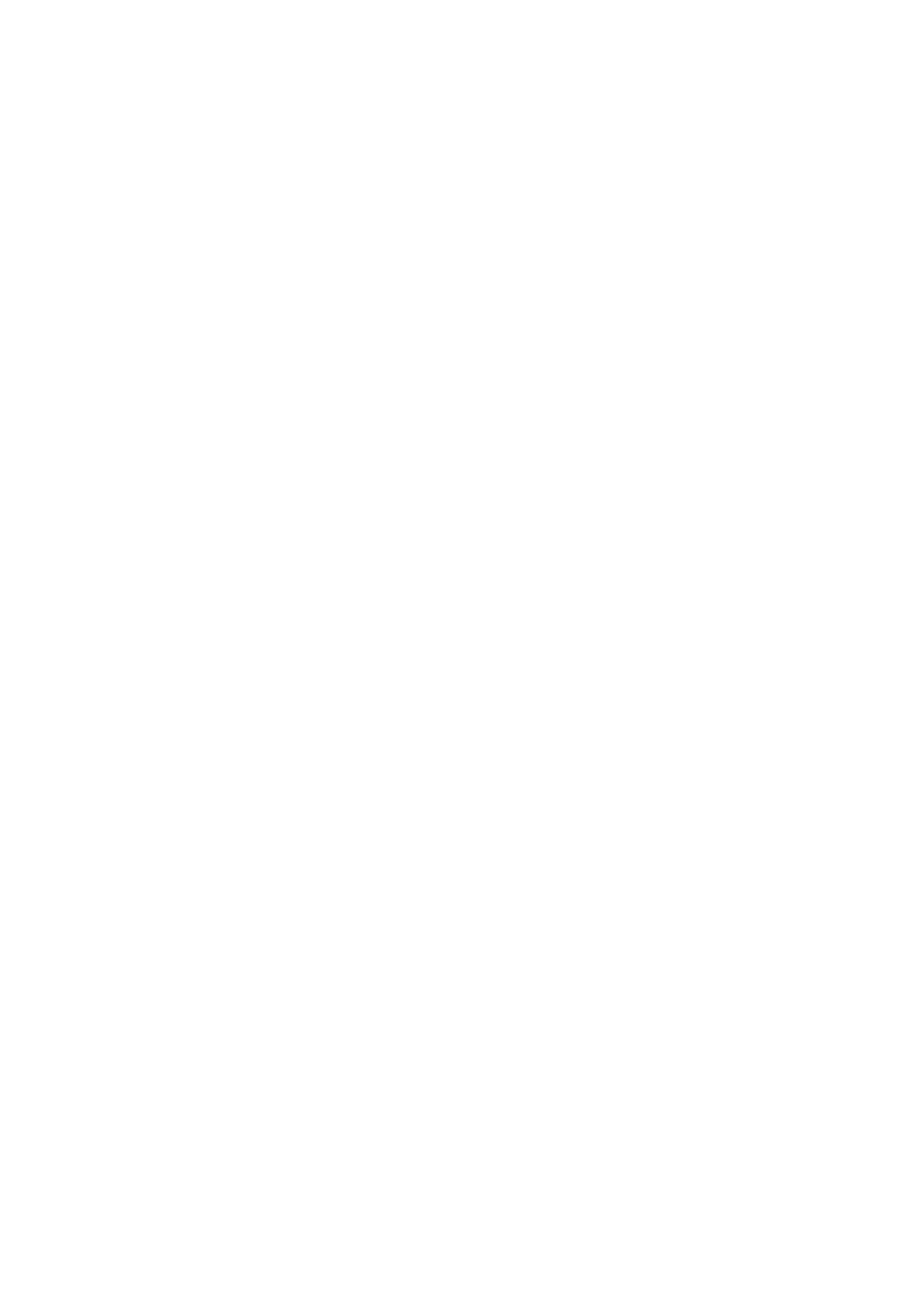## **Part B – Definitions of Terms**

**Adjacent** means either being contiguous with the subject location; or, if separated only by a *road*, where the *front boundary* faces the section of the road which separates it from the subject location.

**Adjunct** means associated with but not necessarily part of.

**Advertisement** means any device or representation visible to the general public which is for the purpose of directly or indirectly promoting sales or drawing attention to an enterprise or undertaking, and includes any hoarding or similar *structure*, any bunting, flag or streamer, or any balloon used or adapted for use for the display of *advertisements* or attracting attention.

**AEP (Annual Exceedance Probability)** means the probability in any one year of a storm event exceeding a specified stream flow level.

**AHD** means Australian Height Datum.

**Ancillary** means associated with and directly related to, but incidental and subordinate to the predominant use.

**Application** has the same meaning as in the *Planning and Development Act 2007.*

**Approval** has the same meaning as in the *Planning and Development Act 2007*.

**Aquatic habitat** means the lake, river and stream margins, banks and beds, which sustain diverse populations of plants and animals.

**Aquatic migration corridor** means river corridors and associated streams and wetlands upon which a number of animals are dependent for their movement and survival in the region.

**Articulation Zone** means a specified area on a block within which the design of the façade of buildings is required to be articulated in order to provide visual interest to the streetscape. Forms of articulation may include architectural elements and detailing to be incorporated into the building façade and variations to building alignment particularly in response to existing landscape features.

**Attic** means any habitable space contained wholly within a roof pitched at not more than 36 degrees above the ceiling line of the storey immediately below, except for minor elements such as dormer windows and the like.

**Authority** means the Planning and Land Authority established by section 10 of the *Planning and Development Act 2007*.

**Backlighting** means, in relation to a *sign*, the internal illumination of a *sign* box and the internal illumination of individual letters or characters comprising a *sign*, provided that the *sign* box, letter or character is constructed of translucent and not transparent materials.

**Balcony** means a small outdoor area, raised above the ground, directly accessible from within the *building* and open except for a balustrade on at least one side.

**Basement** means a space within a *building* where the floor level of the space is predominantly below *natural ground level* and where the *finished floor level* of the level immediately above the space is less than 1.0 metre above *natural ground level*.

**Blank wall** means any wall, which has no openings such as windows or doors.

**Block** means a parcel of land, whether or not the subject of a *lease*.

**Building** includes:

- a) an addition to a *building*;
- b) a *structure* attached to a *building*; and

c) a part of a *building*.

**Building envelope plan** means a plan relating to *blocks* in an estate specifying envelopes within which *buildings* will be required to be constructed along with any other specific block development controls and which is linked to and approved along with the *Estate Development Plan*.

**Building line** means a line drawn parallel to any *front boundary* along the front face of the *building* or through the point on a *building* closest to the *front boundary*. Where a terrace, landing, porch, *balcony* or verandah is more than 1.5 metres above the adjoining *finished ground level* or is covered by a roof, it shall be deemed to be part of the *building*.

**Carport** means a car shelter wholly or partly enclosed on not more than two sides.

**Communal open space** means common outdoor open space for recreation and relaxation of residents of a housing development.

**Community path system** means a route constructed or under reserve which includes a path (cycle path) open to the public for the use of non-motorised traffic, such as bicycles, pedestrians and joggers, and for motorised wheel chairs.

**Consolidation** has the same meaning as in the *Planning and Development Act 2007*.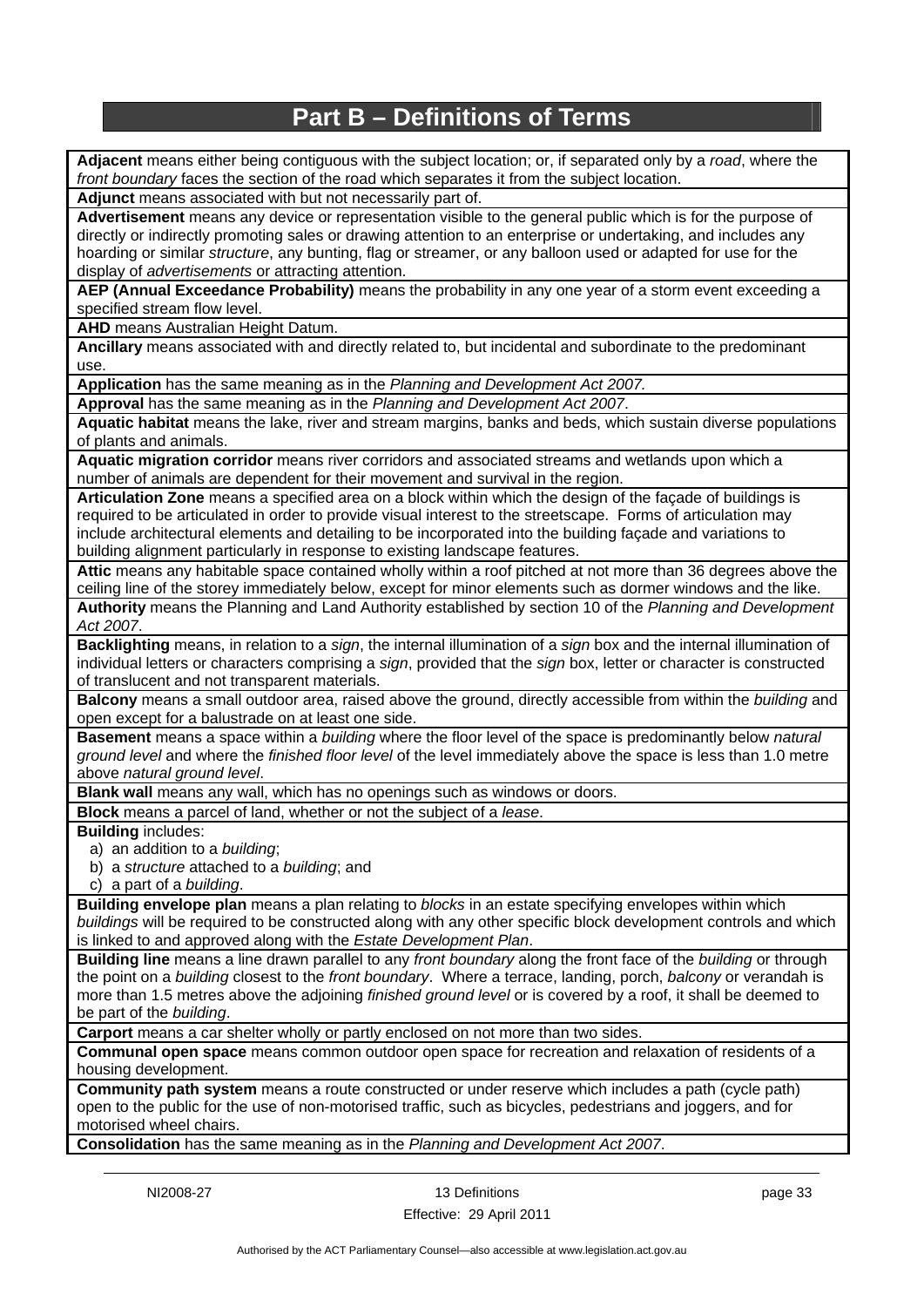**Controlled activity** has the same meaning as in the *Planning and Development Act 2007.*

**Defined land** has the same meaning as in the *Planning and Development Act 2007* **Development** has the same meaning as in the *Planning and Development Act 2007*.

**Development condition** means any condition subject to the *Planning and Development Act 2007*, contained in a lease or an agreement collateral to a lease, or in a lease or an agreement collateral to the lease that was made prior to the commencement of the *Planning and Development Act 2007*.

**Discharge - stormwater** means the discharge to drains, ponds, lakes or streams of catchment runoff as a result of storm rainfall over the catchment.

**Discharge - wastewater** means liquid waste discharged from domestic, agricultural (feed lots) or industrial sources, or from associated treatment facilities.

**Domestic water supply** means the water stored, diverted, treated and reticulated for the primary purpose of domestic use.

**Domestic water supply - fully treated** means the provision of floculation and sedimentation, filtration and disinfection.

**Domestic water supply - partially treated** means the provision of direct filtration and disinfection (dependent on raw water having limited suspended solids levels).

**Domestic water supply - disinfected** means the provision of disinfection only (dependent on raw water substantially free of suspended solids).

**Dwelling** has the same meaning as in the Planning and Development Regulation 2008.

**Environment** includes biological, physical, social, cultural and economic aspects.

**Environment values** mean the value of the resource for extractive and instream uses by the community, and intrinsic values such as the maintenance of natural ecosystems.

**Environmental assessment** has the same meaning as in the *Planning and Development Act 2007*

**Erosion** means the mobilisation of soil as a result of loss of vegetative cover, scouring by runoff, or associated with slope instability.

**Estate Development Plan** means a plan setting out the proposed pattern of subdivision and infrastructure works for an estate and which is required to be approved prior to the undertaking of the works and the granting of leases for the subdivided blocks and may include a *Streetscape Concept Plan* and/or *Building Envelope Plan*.

**Fin wall** means an external wall built on the *block* boundary side of a *lateral opening*, to screen that opening to and from an adjoining *block*.

**Finished floor level (FFL)** means the level of the upper surface of the relevant floor.

**Finished ground level (FGL)** means the ground level after completion of all excavation and earthworks.

**Fishing** means the use of bait, lures or other devices for the purpose of catching fish, for recreational or commercial purposes.

**Floodplain** means that area of stream or drainage corridor which is inundated by the 1 in 100 Average Exceedance Probability (AEP) event.

**Front boundary** means any boundary of a *block adjacent* to a public *road*, public reserve or public pedestrian way.

**Front loading block** means a block where vehicular access is not obtained from a rear lane.

**Front Zone** means the area of a block between the *front boundary* and the *building line* or at the minimum front setback for the block whichever is greater. (Note: for the purpose of this definition, the *front zone* shall not be more than 10m from the *front boundary*).

**Garage** means a car shelter wholly or partly enclosed on more than two sides and includes an outbuilding as defined in the Building Code of Australia.

**Gross floor area (GFA)** means the sum of the area of all floors of the building measured from the external faces of the exterior walls, or from the centre lines of walls separating the building from any other building, excluding any area used solely for rooftop fixed mechanical plant and/or basement car parking.

**Groundwater** means an underground zone of porous or fractured rock within which water may be stored. **Groundwater abstraction** means abstraction by pumping, for the purpose of offstream use of water.

**Habitable room** means any room within a dwelling used or adapted to be used for the purpose of living, sleeping, or the eating or cooking of food and includes lounge rooms, family rooms, dining rooms, rumpus rooms, bedrooms, kitchens, but does not include bathrooms, laundries, *garages*, or garden sheds.

**Height of building** means the vertical distance between *natural ground level* to the highest point or points of the *building*.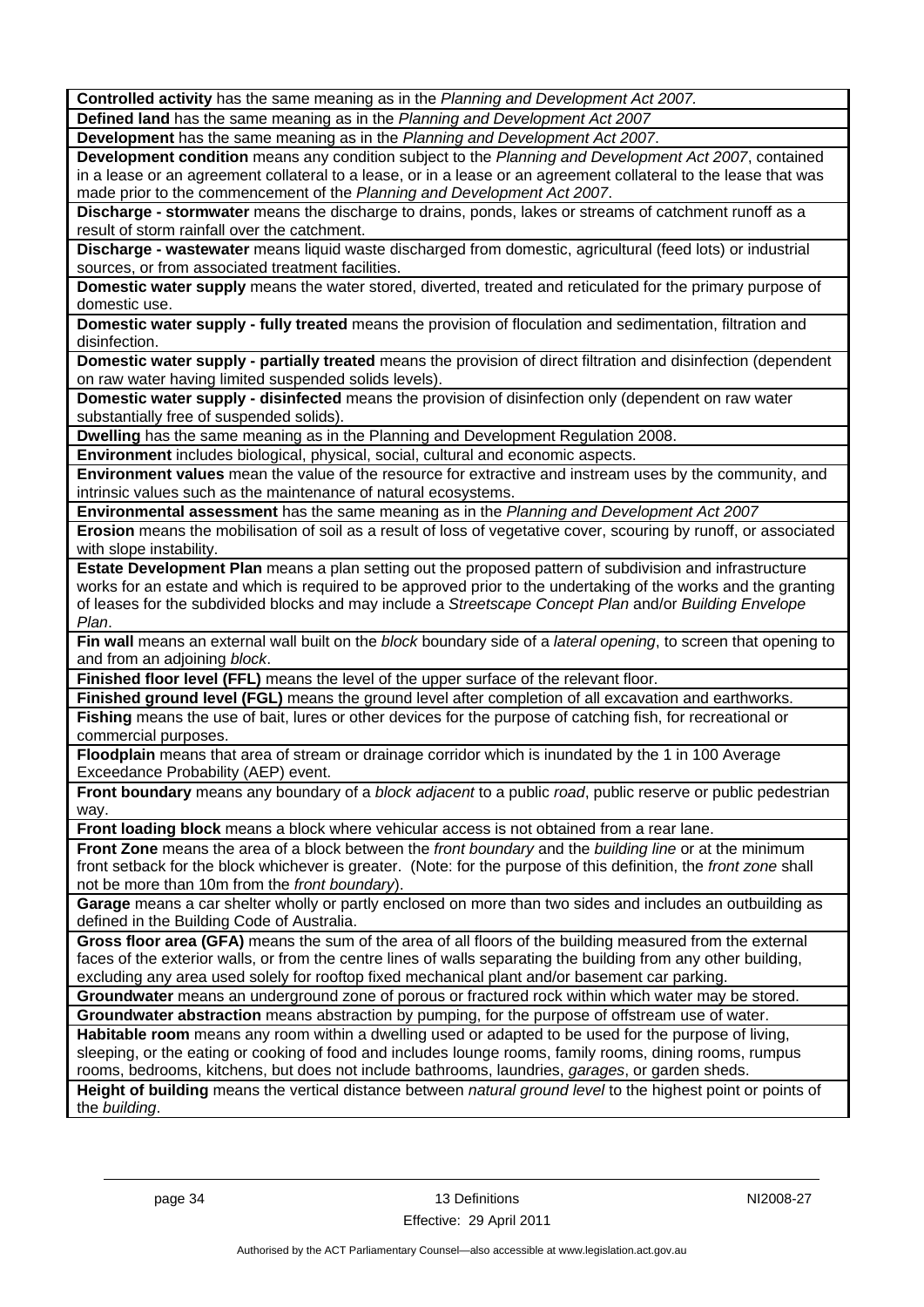**Height of wall** means the vertical distance between the *natural ground level* directly beneath the outside face of any external wall and the top of the wall or roof at the wall line, parapet or balustrade (whichever is the higher). In the case of a gable or skillion end, the maximum height of wall shall be measured to a level midway between the ridge line and the top of the eaves or fascia. **Heritage Register** has the same meaning as in the *Heritage Act 2004* **Inquiry** has the same meaning as in the *Planning and Development Act 2007*. **Integrated housing development** means development where the developer: a) is responsible for the planning, design and building of all the housing and associated facilities; or b) undertakes the site planning and development of infrastructure as well as establishing general requirements for building design without actually constructing the dwellings. **Irrigation water supply** means water abstracted, stored, treated and reticulated for use for the irrigation of landscape or crops. **Land** includes water. **Land capability** means use of land according to its capacity to sustain such use, without long term degradation. **Lateral opening** means a window or door, which is approximately at right angles to a *block* boundary. **Lease** has the same meaning as in the *Planning and Development Act 2007*. **Lessee** has the same meaning as in the *Planning and Development Act 2007*. **Lower floor level** (LFL) means a *finished floor level* which is 1.8 metres or less above *natural ground level* at any point. **Natural ground level** means the ground level at the date of grant of the lease of the *block*. **North facing boundary** means a boundary of a block where a line drawn perpendicular to the boundary outwards is orientated between north 20 degrees west and north 30 degrees east. **Objection** has the same meaning as in the *Planning and Development Act 2007.* **Planting area** means an area of land within a block that is not covered by buildings, vehicle parking and manoeuvring areas or any other form of impermeable surface and that is available for landscape planting. **Plot ratio** means the *gross floor area* in a *building* divided by the area of the *site*. **Primary building zone** means the area between the f*ront zone* and a line projected 12m distant. **Primary window** means the main window of a habitable room. **Private open space** means an outdoor area within a block useable for outdoor living activities, and may include balconies, terraces or decks but does not include any area required to be provided for the parking of motor vehicles and any common driveways and common vehicle manoeuvring areas. Up to 25 per cent of any part of private open space may be roofed over, except that a balcony may be entirely roofed over. **Rear loading block** means a block where vehicular access is obtained from a rear lane. **Rear zone** means the area of a block behind the p*rimary building zone.* **Relevant authority** has the same meaning as in the *Planning and Development Act 2007*. **Remnant native vegetation** means the structural and/or floristic characteristics of the vegetation as it would have been prior to European settlement. **RL (Reduced Level)** means the vertical height in metres above Australian Height Datum (AHD). **Residential redevelopment** means development that involves: a) substantial or total demolition of an existing dwelling on land previously used for residential purposes and replacement with one or more new dwellings; b) establishment of one or more new dwellings on land previously used for residential purposes in addition to an existing dwelling; or c) substantial alterations to an existing dwelling that would result in a significant change to the scale and/ or character of the dwelling. **Screen wall** means a wall at least 1.8 metres high and visually opaque. **Secondary window** means a window to a non habitable room, a window with a sill height at least 1.7 m above *finished floor level*, or a window with fixed obscure glazing. **Section** means an area of land comprising of a logical grouping of individual blocks identified as a Section pursuant to the Districts Act 1966. **Section Master Plan** means a plan of a section and surrounds indicating a development context for individual development proposals and providing guidance on how sites in the section may logically be developed. **Sediment** means the coarse particles (such as sand, silt and gravel) and organic particulates transported by storm runoff and streamflow.